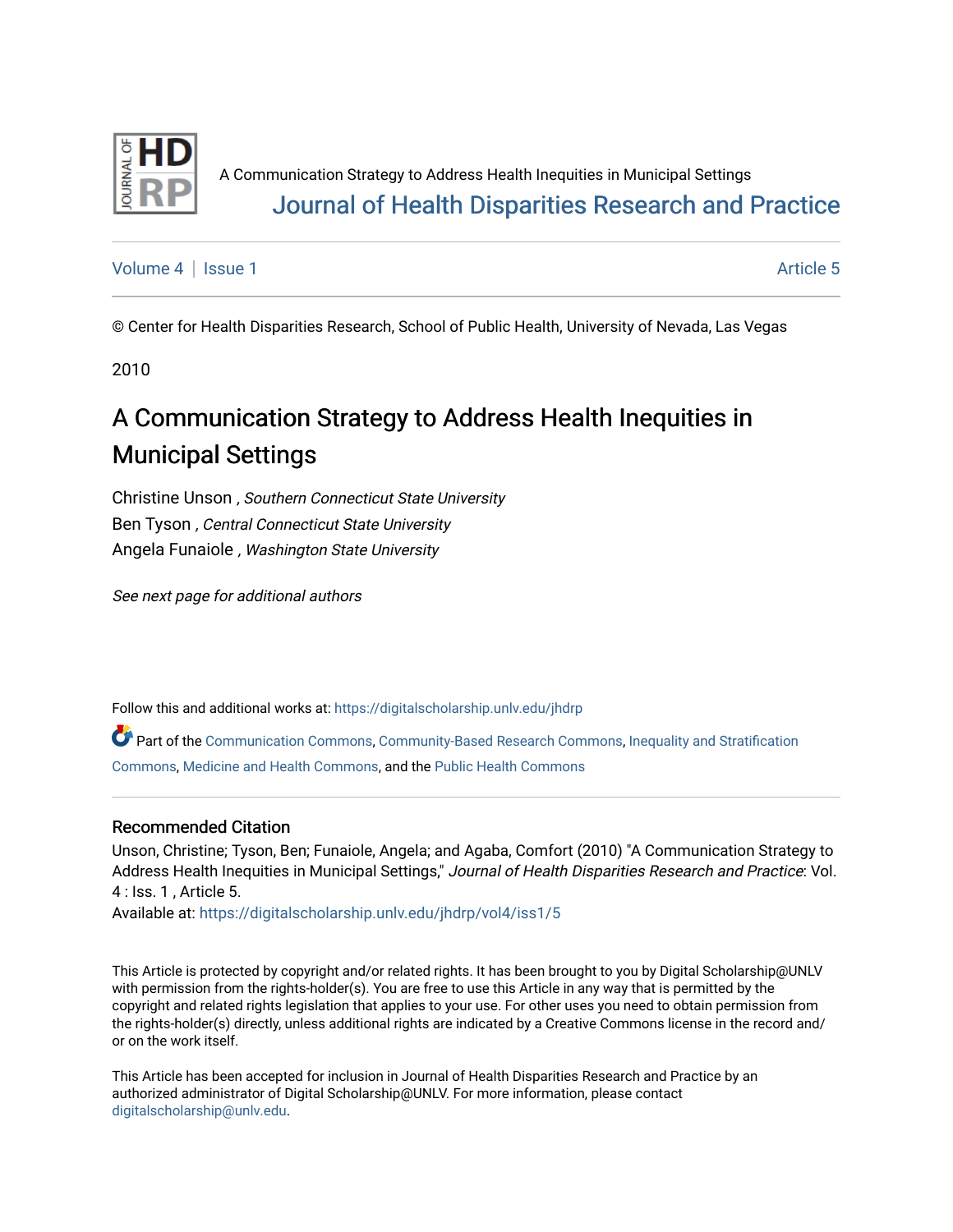### A Communication Strategy to Address Health Inequities in Municipal Settings

#### **Abstract**

This study assessed knowledge of health inequities, importance and benefits/barriers of addressing inequities, and ways of communicating information about inequities among municipal officials. Five focus groups (N=47) were conducted with officials from economic development, land use and housing, public safety, education, and environment departments. Discussions were recorded, transcribed and analyzed for key themes. Findings show that participants had an uneven understanding of the symptoms and causes of health inequities and identified limitations to participating in health equity initiatives and collaborating with local health departments. Recommendations are that a communication strategy to reduce health inequities should aim to increase awareness of the links between local government policies and the health status of vulnerable populations. For collaborative efforts to work, local health departments need to make functions of public health more explicit, provide evidence of health inequities and their causes, and demonstrate that they have the commitment and capacity to lead.

#### Keywords

Collaborative efforts; Communication strategy; Health inequities; Municipal officials

#### Authors

Christine Unson, Ben Tyson, Angela Funaiole, and Comfort Agaba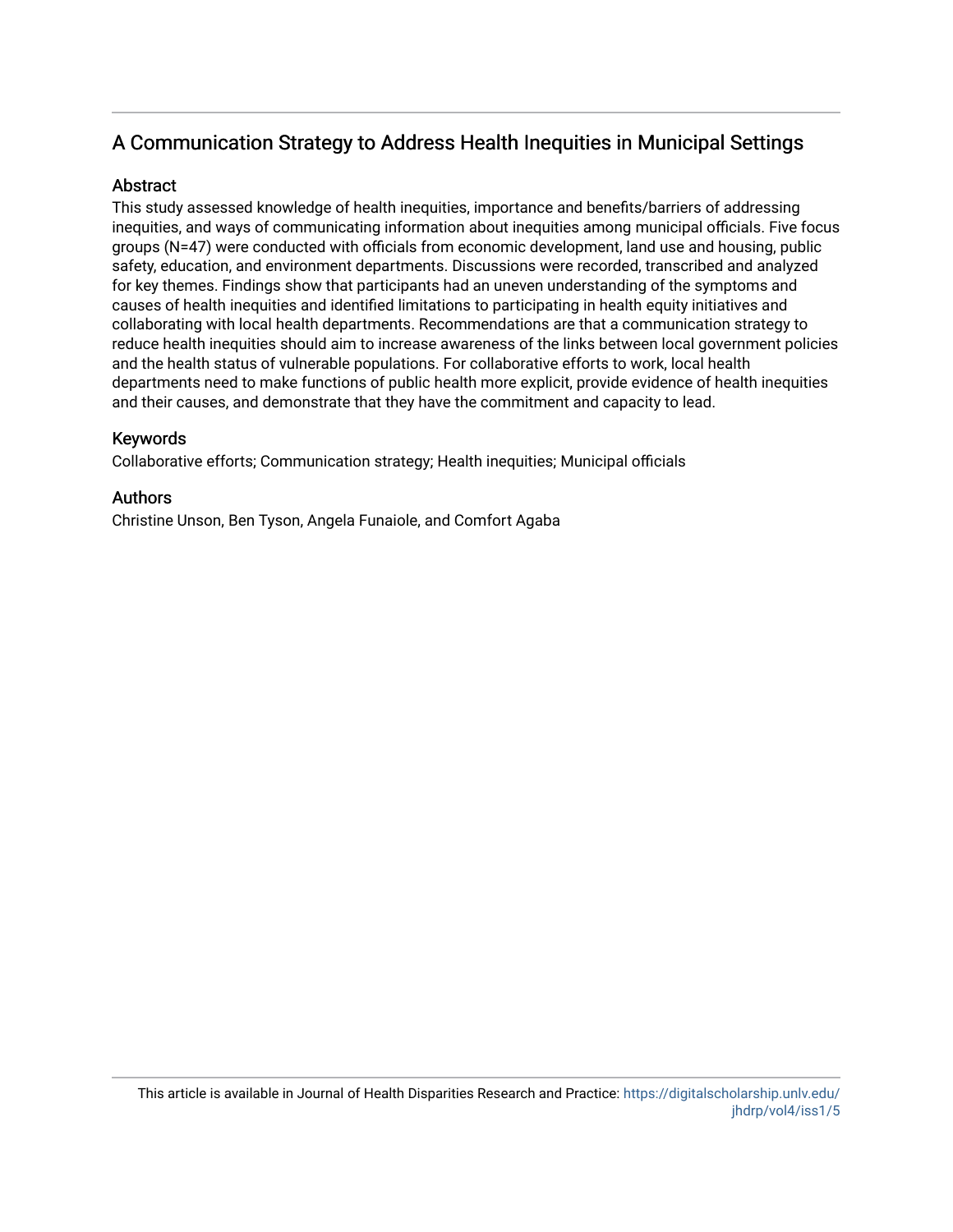

#### **Journal of Health Disparities Research and Practice Volume 4, Number 1, Summer 2010 , pp. 53 – 69**

©2010 Center for Health Disparities Research School of Community Health Sciences University of Nevada, Las Vegas

# **A Communication Strategy to Address Health Inequities in Municipal Settings**

Christine Unson, Southern Connecticut State University Ben Tyson, Central Connecticut State University

Angela Funaiole, Washington State University

Comfort Agaba, Southern Connecticut State University

## **ABSTRACT**

This study assessed knowledge of health inequities, importance and benefits/barriers of addressing inequities, and ways of communicating information about inequities among municipal officials. Five focus groups (N=47) were conducted with officials from economic development, land use and housing, public safety, education, and environment departments. Discussions were recorded, transcribed and analyzed for key themes. Findings show that participants had an uneven understanding of the symptoms and causes of health inequities and identified limitations to participating in health equity initiatives and collaborating with local health departments. Recommendations are that a communication strategy to reduce health inequities should aim to increase awareness of the links between local government policies and the health status of vulnerable populations. For collaborative efforts to work, local health departments need to make functions of public health more explicit, provide evidence of health inequities and their causes, and demonstrate that they have the commitment and capacity to lead.

**Key words:** health inequities, communication strategy, municipal officials, collaborative efforts

## **INTRODUCTION**

The elimination of health disparities is an overarching goal of the Healthy People 2010, a planning framework that established goals, objectives and public health priorities for the nation for the 2000 decade (U.S. Department of Health and Human Services [DHHS], 2000). These differences in health status occur between groups who are economically and socially advantaged and those who have been "marginalized because of socioeconomic status, race/ethnicity, sexual orientation, gender, disability status, geographic location, or some combination of these" (Brennan-Ramirez, Baker, & Metzler, 2008, p. 6). Health disparities become unjust when they are symptomatic of unequal distribution of the social determinants of health (Baker, Metzler, & Galea, 2005). These determinants include housing, education, employment, transportation, healthy food and water, social support and inclusion, wealth, power and prestige, among others (Braveman & Gruskin, 2003; Commission on the Social Determinants of Health [CSDH], 2008; Smedley, 2006; Wilkinson & Marmot, 2003). Groups who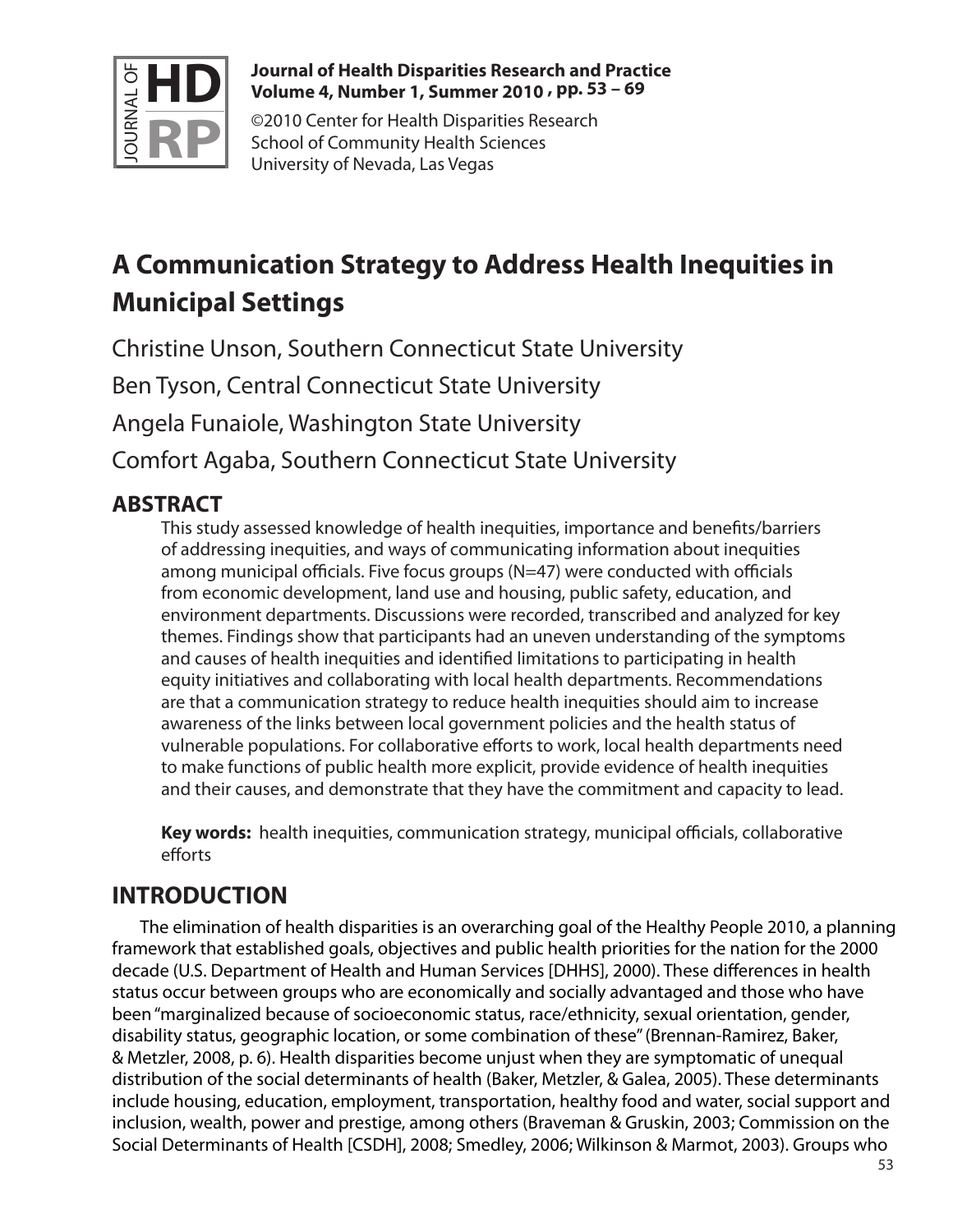are at a disadvantage because of these conditions have a higher likelihood of poor health outcomes when they have little or no access to resources that could improve their health (Baker et al.).

Efforts to bring about change in multiple sectors that impinge on health equity require a multidisciplinary approach and must involve communities and local, state and national government agencies (Anonymous, 2009; Bloss, 2006; CSDH, 2008; DHHS, 2000; Smedley, 2006). Local governments have the ability to influence how social determinants of health are distributed in their communities. For example, in Connecticut local governments provide most social services such as education, housing (especially for low income populations), police, fire, traffic safety, social services for the elderly and youth, and park, and recreational facilities. They can encourage economic development and environmental health through planning and zoning regulations and licensing, building and maintenance of transportation systems, and capital investments (Frank, Ilg, Kemp, Schenck, Smith, & Therrien; U.S. Census Bureau, 2007).

Although collaboration among local government agencies and local health departments in a variety of health issues is common (Lovelace, 2000), these agencies face several roadblocks to forming meaningful collaboration to reduce health inequities in their communities. First, they have to contend with a lack of awareness and understanding of the social determinants of health equity among government officials and the public (Cohen, Iton, Davis & Rodriguez, 2009). There is also a lack of clarity on the roles that local, state, federal agencies and community groups play in bringing about multisectoral solutions. Also obscure is the question of leadership roles, particularly of public health agents vis-à-vis sectors that can directly affect determinants of health equity (Cohen et al.; Hofrichter, 2006). Health departments and other local governments are generally underfunded, and regulations concerning jurisdictions and funding tend to limit inter-agency collaboration (Hofrichter). Resolving these problems will require, in a part, a communication strategy that involves "establishing effective communication channels, navigating turf issues, and clarifying shared goals and objectives" (Cohen et al., p. 8). To our knowledge, no study has examined the perspectives of local government agents concerning health equity in their communities and their willingness to collaborate with their public health counterparts. Furthermore, a study examining these issues will add to knowledge of local public health department practice which to-date has been understudied (Lovelace; Plough, 2006).

Proponents of communication strategies to eliminate sources of health inequity have mainly focused on the process of communicating with the general public about health inequities (e.g, Cohen et al., 2009; Hofrichter, 2006; Niederdeppe, Bu, Borah, Kindig, & Robert, 2008). In addition, published health equity initiatives have mainly focused on building community capacity (e.g., Bloss, 2006; Center for Community Health and Evaluation, 2008; Schultz, Parker, Israel, Allen, DeCarlo & Lockett, 2002). To our knowledge, no study has examined communication strategies that would create awareness and engender collaboration among local government officials to address these inequities.

#### **Communication Strategies**

Strategic communication objectives can be characterized by one of two ways. Objectives may be informational where the aim is to raise awareness, interest and/or knowledge; or motivational where the aim is to induce attitude and behavior change. A staged approach is often followed that starts with informational objectives and once this foundation is laid, shifts to a focus on motivational objectives (Tyson & Hurd, 2008).

Audience research is conducted to determine which population segments should be targeted in order to meet the campaign's objectives. The audience's knowledge, attitudes and behaviors should be examined. Once the target audience has been analyzed, message components can be defined. Messages attempt to maximize perceived benefits and minimize perceived barriers. Channel analysis also occurs during the research stage. Channel analysis involves determining which communication vehicles are best suited to disseminate messages to target audiences.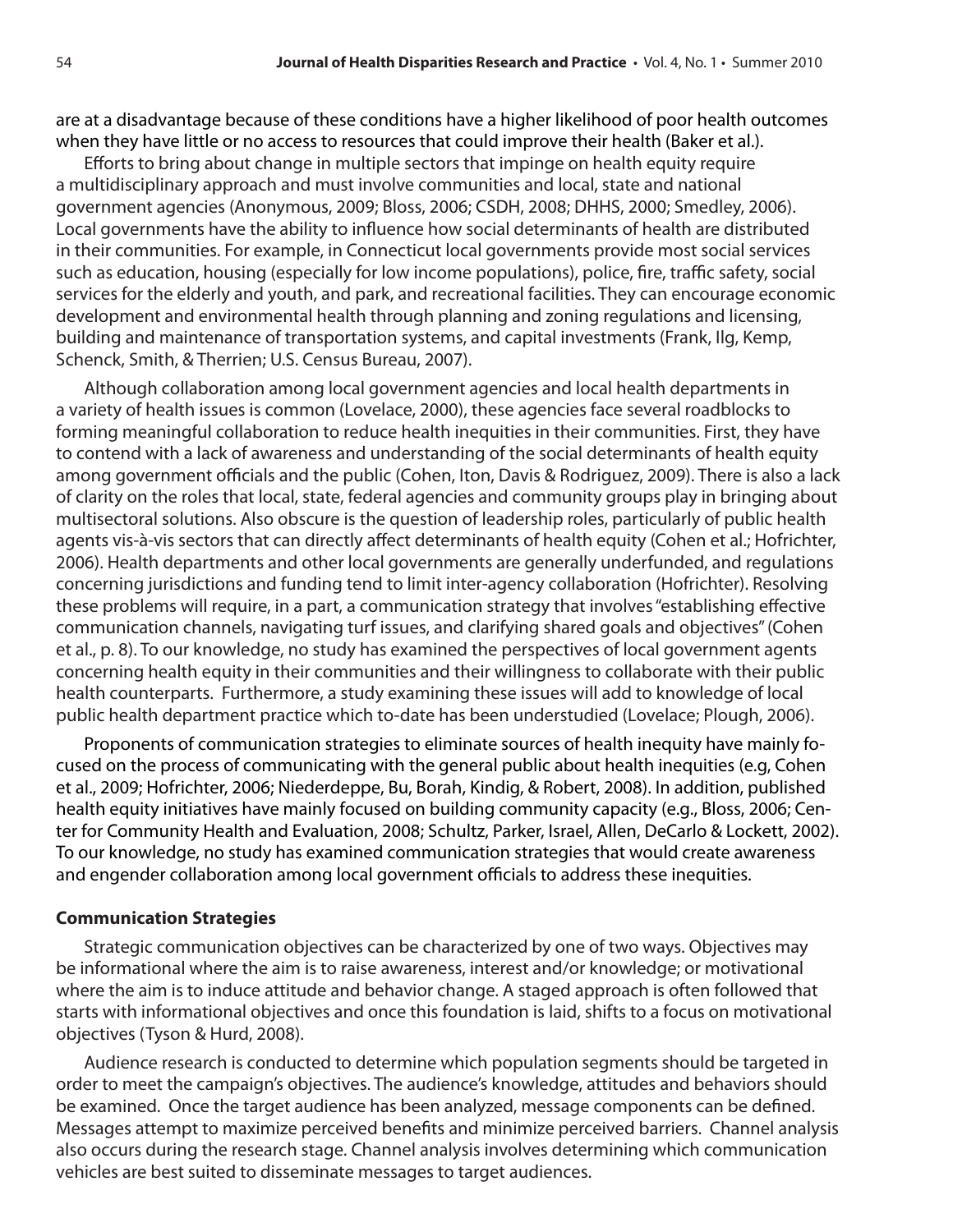Another key aspect of planning a strategic communication program involves identification of key opinion leaders and stakeholders. Opinion leaders are trusted sources of information and are effective in influencing the attitudes and behaviors of the target audience. Stakeholders are individuals and organizations that have a vested interest in the subject of the campaign and can influence the outcomes. Pertaining to health inequities, opinion leaders and stakeholders can include elected municipal officials, local health directors, volunteer board members and salaried municipal department heads involved in land-use/housing, environment, public safety, economic development, and education (Hofrichter, 2006).

Once a strategic communication plan is developed, communication messages can be finalized, communication materials produced, and the channels and sources to be used employed. In order to manage the implementation of a communication strategy, specific time frames and responsibilities are established for execution of each activity. Careful monitoring activities are also initiated at this point. Planning, implementation and monitoring are a cyclical process in which effectiveness is constantly assessed to identify problems and allow for adaptations to be made (Tyson et al., 2009).

#### **Objectives**

 This study proposes that strategic communication principles can effectively guide efforts to foster collaboration between public health officials and representatives of local economic development, land use and housing, public safety, education, and environment departments to address health inequities.<sup>1</sup> The objectives of this research study were to:

- a) Assess existing knowledge of health inequities, perceived importance and benefits/barriers of addressing inequities, and ways of communicating information about inequities among key municipal opinion leaders and stakeholders in Connecticut.
- b) Develop recommendations for a communication strategy to be implemented by local public health officials in collaboration with key municipal opinion leaders and stakeholders to address health inequities.

Information presented in this article may provide guidance to officials in other states interested in addressing the causes of health inequities.

#### **Background**

Connecticut is a wealthy and relatively healthy state. In 2009, America's Health Rankings (AHR) placed Connecticut highest in per capita personal income, third highest in median household income, and seventh lowest for rates of uninsured in the United States (United Health Foundation [UHF], 2009). AHR also ranked the state in the top five for lowest rates of premature deaths, poor physical health days, obesity and smoking and in the top 20 for lowest rates of cancer and cardiovascular deaths, infant mortality and poor mental health days.

Despite their wealth and relative health, Connecticut residents experience deep socio-economic and health inequities (Capps, Zuckerman, Henderson, Cook, & Fortuny, 2005; Stratton, Hynes, & Nepaul, 2009). The state ranks 46th in the nation in terms of having the largest income inequalities (UHF, 2009). These inequalities are evidenced in the per capita incomes of minority race/ethnic groups which are a third to half of per capita incomes of Whites, and poverty rates that are four to five times higher compared to Whites (Stratton et al.). However, poverty is not limited to minority groups in that 55% of people living in poverty are White.

Connecticut is largely urban in that a majority of the population (84%) lives in the three largest Metropolitan Statistical Areas (MSAs) which straddle the state's main highways (Stratton et al., 2009). Although minority race/ethnic groups make up about 20% of the state's population, they

<sup>1</sup>  This article is based on a project conducted for the Connecticut Association of Directors of Health by the Center for Public Policy and Social Research at Central Connecticut State University between October 2008 and January 2009.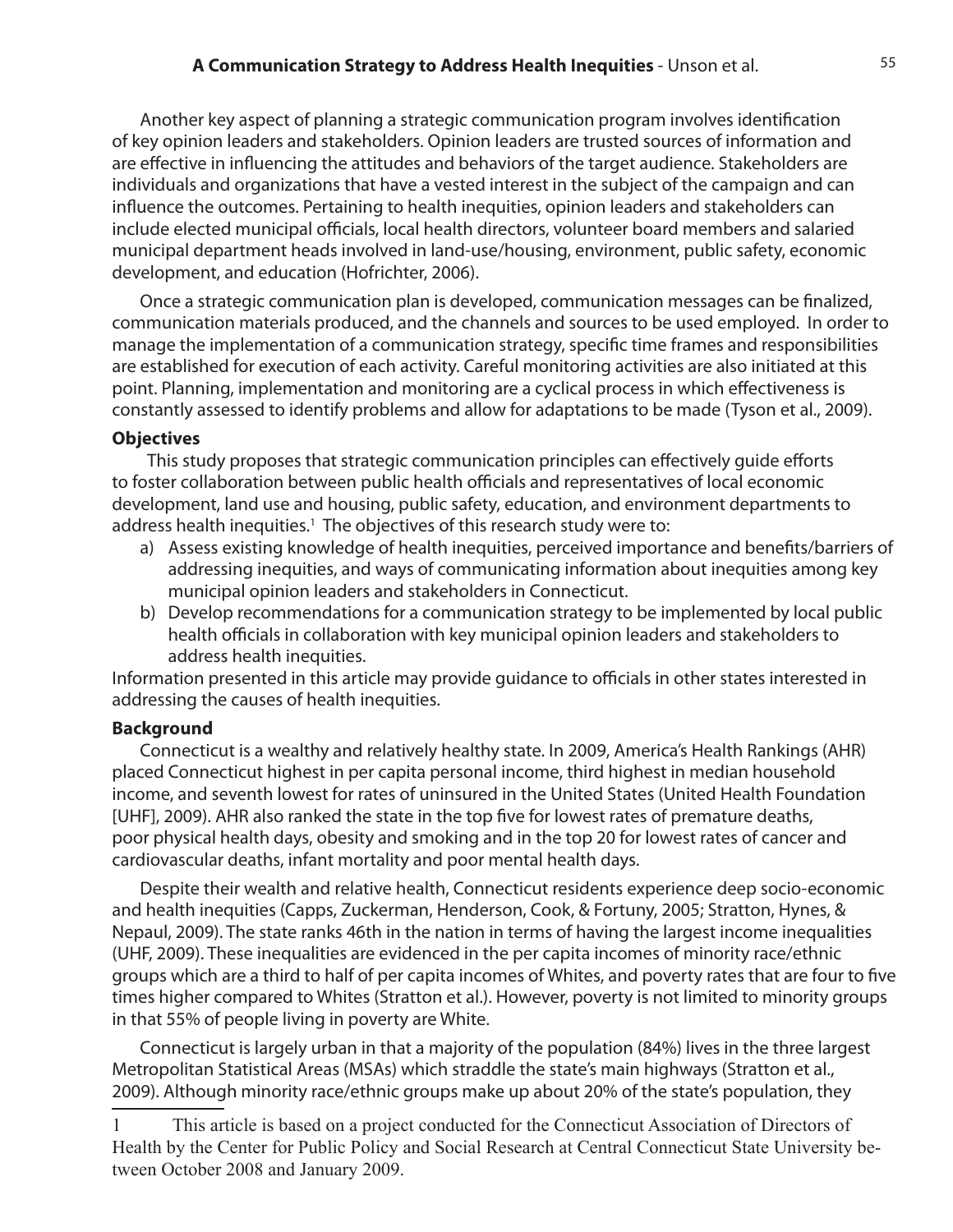comprise over 65% of the population of the three largest cities and 30-40% of the next five largest cities (Stratton et al., 2009). The average 1999 per capita incomes of the states' three largest cities (Bridgeport, Hartford, and New Haven) is 40% of the per capita incomes of Fairfield County, where most of the state's wealthiest cities and towns are located (Connecticut Department of Public Health [CTDPH], 1999).

 Sixty-five of the towns, mostly located in the eastern and northwestern part of the state, have been designated as rural areas. They represent 8.9% of the state's total population (Holt, Wexler, & Farnam LLP [HWF], 2006, p.5). The vast majority of rural residents (98%) are non-Hispanic Whites, although the proportion of racial/ethnic minority residents is increasing (Stratton et al, 2009, p.129). The poverty rate of 4.3%, is well below the state wide average of 7.9% in 2000 (HWF, p. 13). Vulnerable rural residents, such as those with low incomes, older and disabled persons, and seasonal workers experience income and health inequities because "access to jobs, health care, and transportation may be difficult" (Stratton et al, p.11).

Connecticut has 80 local health departments (LHDs), of which 65% are full-time and the remainder are part-time (CTDPH, n.d.). All but 32 of the full-time departments cover a single municipality. LHDs are distinct entities from the CTDPH, but they do perform state-mandated public health functions such as infectious disease control and environmental health. They have the authority to levy fines and penalties for public health code violations, grant license permits for food services establishments and septic systems, and receive funding to conduct a range of public health activities. The directors of LHDs are appointed by the Commissioner of Public Health

## **METHODS**

#### **Participants**

Five focus groups were conducted with a selection of elected municipal officials, volunteer commission and board members, and salaried municipal department heads involved in economic development (n=9), land use and housing (n=10), public safety (n=9), education (n=8), and environment (n=11). The 47 (40 men, 7 women) participants were from 41 municipalities and towns. In addition to varied positions and disciplines, participants were selected to represent small (n=7), medium ( $n=$  30) and large towns ( $n=4$ ). The individuals were identified through lists provided by the Connecticut Council of Municipalities, Connecticut Economic Resource Center, and Connecticut Department of Education.

#### **Data Collection**

Each focus group lasted approximately 90 minutes. Discussions were audio recorded and detailed notes were taken by two individuals. Recordings were transcribed verbatim. The focus group protocol had six questions:

- a) Do health disparities exist in your community?
- b) Can you describe instances in which a policy or regulation your department implemented may have disproportionately impacted the health of one group compared to another group ether positively or negatively?
- c) How important is it to incorporate health equity concerns when formulating government regulations, policies, practices, and allocation of resources?
- d) What are the benefits and barriers of working collaboratively with directors of health to address the causes of health inequities?
- e) What would be the most convincing way of communicating the need for interdepartmental collaboration among town officials to reduce health inequities?
- f) Who might best initiate and coordinate this communication effort?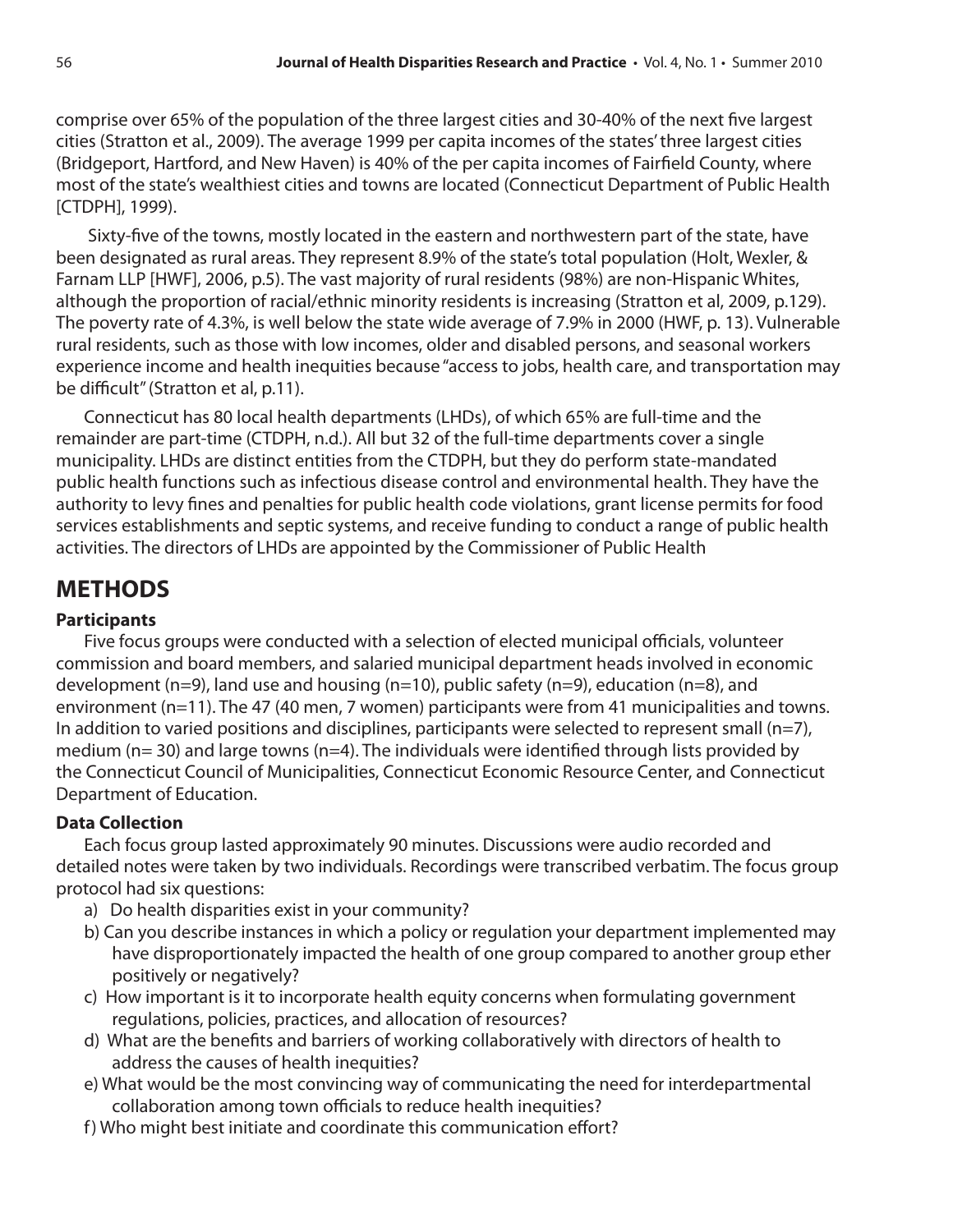#### **Data Analysis**

Data analysis involved the following procedure (Brown, 1999). In the first step, two of the authors with training in public health independently reviewed responses to each question for themes. Next, the relevant themes were identified, related themes were grouped and classified into more abstract categories. The transcripts were reviewed several times to ensure that no relevant themes were overlooked. In the second step, the other two authors with training in communication also identified themes based on their detailed notes. In the third step, the findings from steps one and two were reconciled and the most frequently identified and strongly felt themes were reported.

### **RESULTS**

#### **Perceived Health Inequities**.

The following themes were identified from participants' responses to whether health inequities exist in their communities and whether they thought some of their policies and programs may have affected these inequities either positively or negatively.

**Inequities in urban areas**. A persistent theme across the five focus groups is that health inequities are evident in urban settings – settings characterized by a higher percentage of multi-family rental housing, lower-quality housing, poorer environmental health conditions, little access to healthy foods, and low incomes. A participant described these development patterns as: "low income people living in the central areas of town, where the rents and housing costs are lower. Those [older houses] are going to have lead paint and asbestos in the basement…a little more traffic around there, a little more air pollution." These conditions are likely to cause "lead paint hazards and elevated blood lead levels, obesity, diabetes and asthma."

 These areas were also associated with sanitation issues and public safety concerns. A public safety participant reported that in low income housing projects, he encountered "an accumulation of trash in the hallways, in living areas, in common areas, in the outside areas. [He] saw more things that were detrimental to people's health - infestation of rodents and insects." Blight also was described as "more deteriorated structures, more vacant lots that just get overgrown and the health problems that come along with that kind of situation." Crime in these areas was also an issue raised by public safety officials as shown by this quote: "[in the past] you read about one murder a year… Now it is one every week."

Participants added that poor quality neighborhoods bring other health disadvantages. One of them is lack of access to healthy foods in their neighborhoods. One participant attributed the high incidence of diabetes and hypertension in an African American neighborhood to an unhealthy diet because: "there's no healthy type of outlet for nutrition, so they have to deal with immediate availability of fried food and food high in fat intake and this inevitably has an effect upon their health."

Urban areas were described also as having a concentration of social services, though beneficial, they can give rise to unintended problems. One participant described the negative outcomes of having these centers in his community when their clients fail:

*"They have a cycle of drug abuse, larcenies and burglaries to feed their drug habit. The mental illness problems…a couple suicides and/or drug-related untimely deaths each month. We have an unbelievable amount of protective custody for alcohol or mental health reasons. It places a big burden on us and has a significant impact on the community."*

School officials from these areas state they need to offer more nutrition, health, and dental care services to students because many do not have health insurance. This condition was described as: "We find dental care is a real problem. It's hard for the kids to take the CMT [Connecticut Master Test]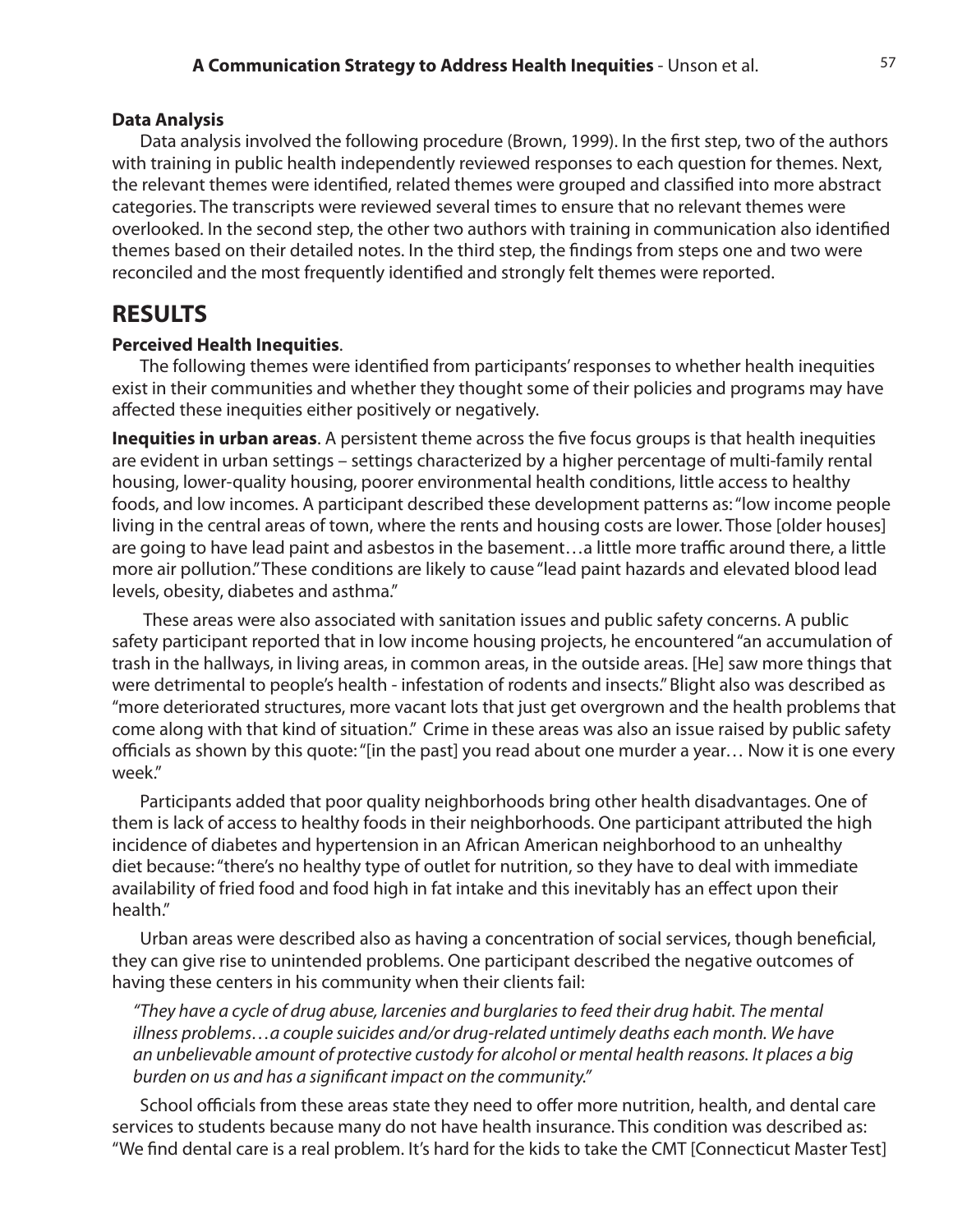when he needs a root canal and he has a year wait to get in to see a dentist" and "The emergency room has now become the primary care for a lot of our folks." These problems are compounded by language barriers because their schools have a large and growing non-English-speaking immigrant population. The multiple problems encountered in urban areas are illustrated by this comment: "I know you've heard it a million times about the urban centers and how we need, need, need - but that's our reality, unfortunately."

**Inequities in rural and suburban towns.** A common theme among participants from rural and suburban towns is that they "hardly see any disparity at all" and some said they represent a "very homogeneous, affluent community." An education participant explained that there might be isolated incidents, but that generally "students have access to healthcare'.

In contrast, a few participants claimed that they are seeing an increase in the number of individuals migrating to their area pursuing inexpensive housing and low paying jobs generally in food service and retail industries. They have little or no personal transportation and live in conditions that could compromise their health and safety.

Participants identified one such group as "young families, two to three kids, single moms living in a one-bedroom motel with a little skillet plate. Consequently, the best thing to eat is either from Burger King down the street or from the food lunch program." In addition, off-season, homes that are not insulated and have rudimentary septic systems on the coast or near lakes, are often rented to lower income families. These seasonal residents were also described as "shopping at little convenience stores. They don't have transportation. They're probably eating a lot more unhealthy food than someone who has transportation to a food store."

Participants from several towns identified recent immigrants and migrant workers as a second group of concern. These individuals were described as often living in crowded conditions that represent a health risk due to fire hazards, stressed septic systems, and unsanitary kitchen facilities. This situation is evidenced by the following comments: "a ranch house that would normally have 3-5 people, they break it up into small little rooms, you'll have 15 people living in that house" or "people living in attics and basements without adequate access or egress" and "40 or 50 people with one kitchen" and "overloaded septic system… with sewage surfacing in backyards." In addition, participants were concerned that these stressful living conditions, long working hours, and poor diets could be harmful to the health of these workers.

Overall, living in rural areas and small towns was considered disadvantageous for low income individuals. One participant enumerated these disadvantages:

*Only 65% of our students are in a preschool. We don't have a mental health agency, medical supplies, and no hospitals. We have no public transportation, no taxis, no sidewalks…and that's very difficult for people who are economically disadvantaged. You get into homelessness issues…we've had to rescue…in the middle of the winter, elderly who have some mental health issues, out of tents and cabins in the woods.*

**Perceived inequities common to urban and Rural areas**. Participants believe that some public health issues, particularly those relating to the environment, are common to both urban and rural areas. One example is the remediation and redevelopment of Brownfields sites. Though primarily found in depressed urban areas, they can also be found in suburban and rural areas. Descriptions of these sites include "scrap metal and highly contaminated with acid" and "groundwater pollution and above ground pollution." Lower income residents who are affected by these contaminated properties, often choose to ignore these dangers because discovery of these pollutants may force them to relocate or spend money for clean-up.

Because public safety officials work closely with the public, they are apt to confront health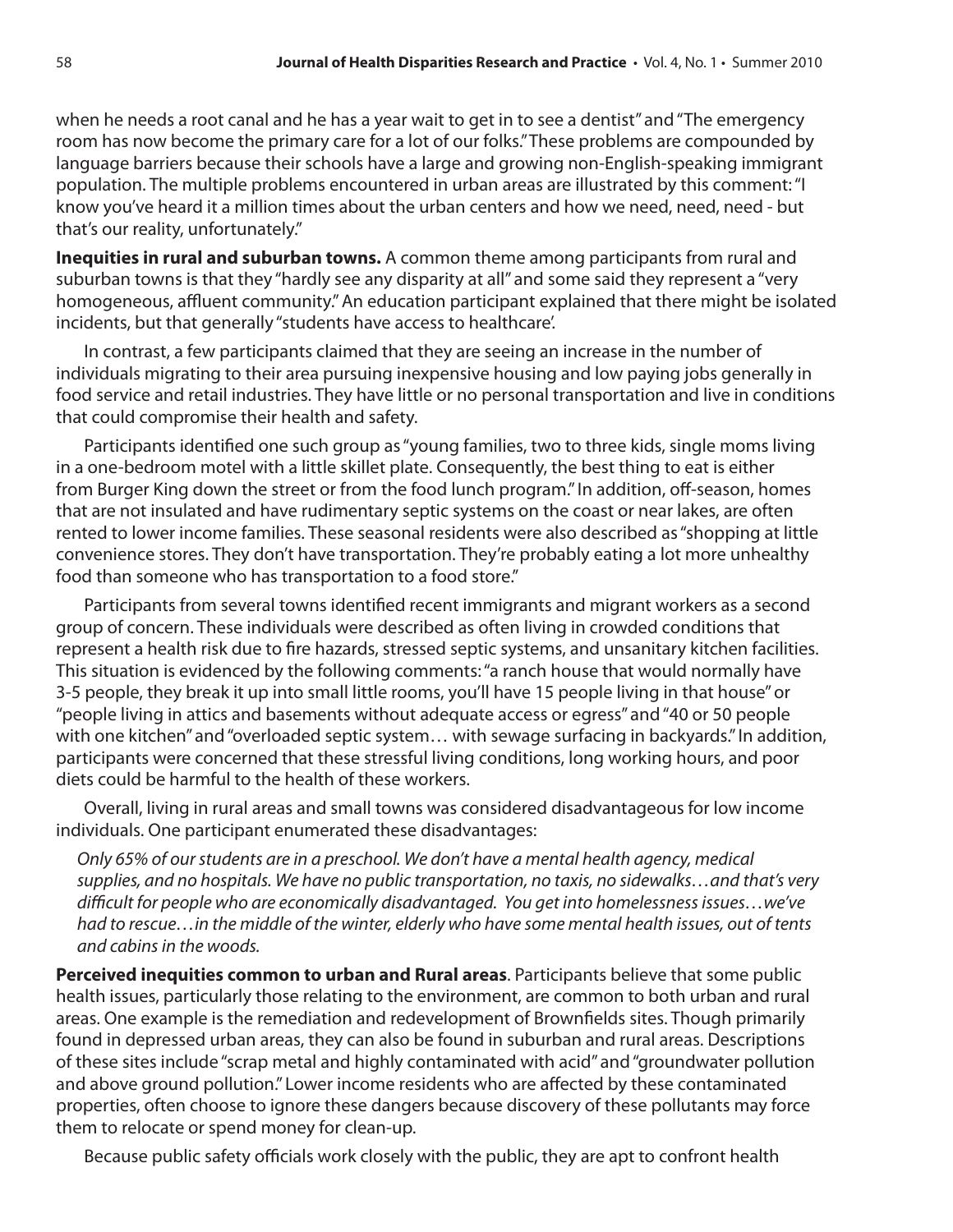inequity issues. In addition to their primary charge of protecting the public, they spend a considerable amount of time addressing public health related issues. This is a growing issue with the elderly. Public safety participants who represent towns without public transportation were concerned about the elderly who "may not have the transportation or the family connections to get to their appointments or even to get basic meals. [Their] constant contact is our police department. We check on people every two or three days to see if they are still [alive]." Schools are also on the front line. School officials in all areas agree that they are seeing growing mental health problems with school age children related to stress, autism, and the need for special education classes.

Air pollution was identified as affecting all socio-economic groups, and hence, was not considered a source of health inequity. A land use/housing representative explained that air pollution affects all socio-economic groups because several very affluent communities are along interstate highways and rail yards which have the highest concentrated levels of air pollution in the state. He noted that "This is dramatically different from other indicators like lead poisoning or diabetes which are more concentrated in the low income communities." Furthermore, air pollution is also a problem for small towns if they have a localized industry that "contributes a lot of air toxics."

#### **Perceived Causes of Health Inequities**

**Perceived personal causes.** Participants were asked what they perceive to be the root causes of health inequities. Participants identified some individual, systemic, and policy-related causes of health disparities. Four individual causes of inequities identified by participants were education, immigration status, lack of awareness of health consequences, and low incomes. One participant believes that "education would be a tool to elevate one's self out of that condition" but also understands that it is difficult for some people to get an education because of their long working hours. Illegal immigration status was also mentioned because "fear of being caught is preventing them from going to get proper medical care even if they were sick." A lack of awareness about the health consequences of living in crowded conditions among migrant workers was also offered as a cause.

The majority of participants believed that "income and status in the economic stepladder is a main component to disparity." One reason for the importance of income is choice of residence: "[if] you have the resources to choose where you might want to live, you might choose a cleaner, healthier environment. If you have no choice, you live where you are able to afford to live." Income is also important because it brings access to services.

**Perceived systemic causes.** Participants cited several policies that they thought may have made health inequities worse.

**Historical effects**. They cited historical as well as current policies causing disparities in the living conditions of low-income urban residents. One participant described the downtown section of a town in terms of "the old factory buildings, the multiple story apartment buildings along Main Street, the neighborhood in these areas is pretty well on the edge of being blighted. The living conditions are pretty poor [but] it's where people can afford to live."

A city's lack of capacity to redevelop contaminated areas was also cited as one reason for poor quality of life of its residents. One participant stated: "The city inherited ugly, prewar [industrial areas], going back to the First World War. [Industries] have dissolved and left acres and acres of contaminated properties. The city does not have the money to [clean them]." Another participant explained urban blight in terms of "white flight, prejudice - all of these things come together. People flee, no one's living downtown …then you have the blight that starts to happen." Planning policies that created clusters of low income housing are also seen as a policy that created inequities. A participant stated: "we've seen it in redevelopment [of low income housing]. They were clustered together on purpose and that causes disparity."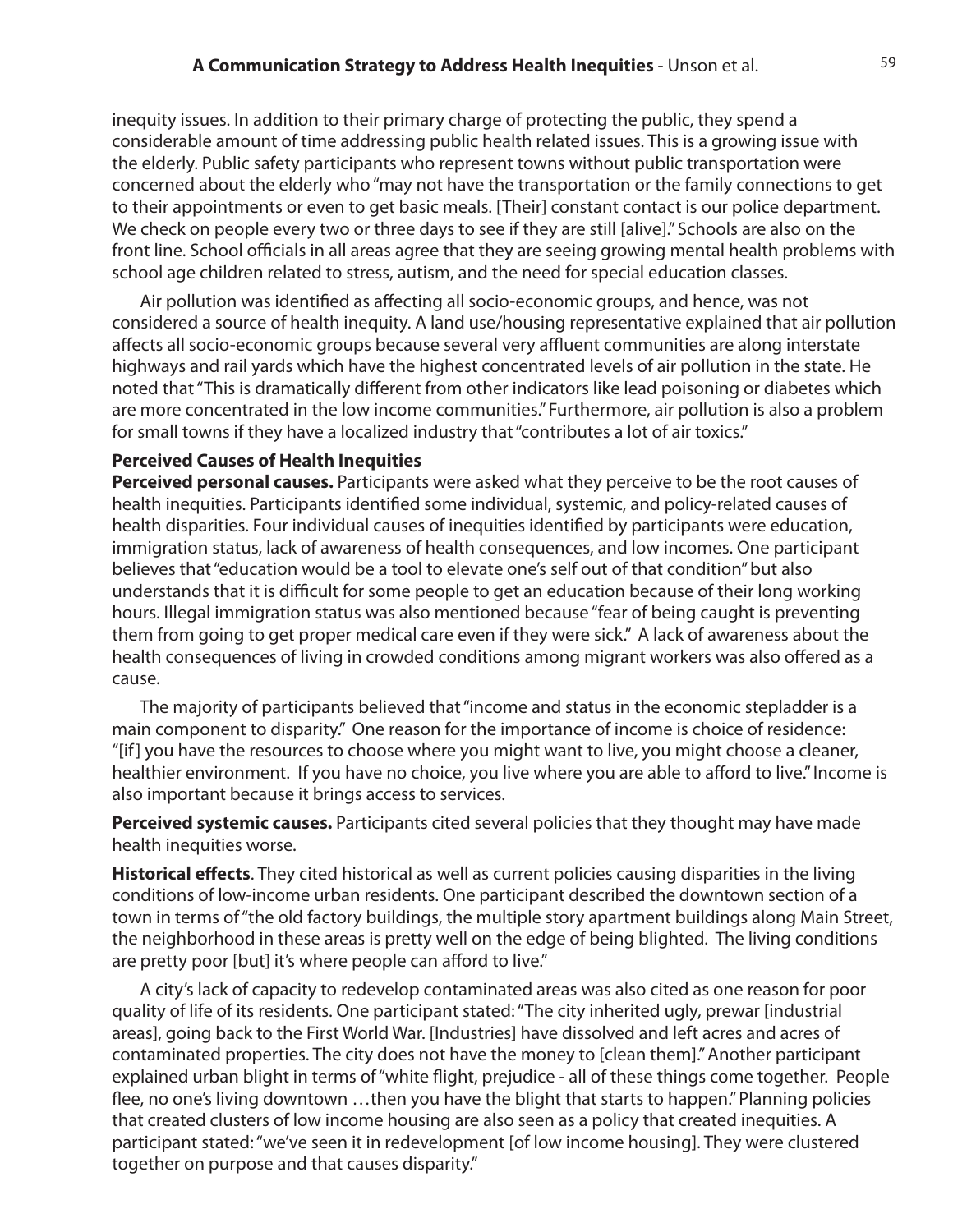**Road systems.** Physical design of road systems and lack of public transportation (especially in rural areas and smaller towns) were associated with increasing inequities because they limited access to workplaces and endangered the health and well-being of individuals in low-paying jobs. A participant observed: "In the past, everybody thought everybody would be able to afford a car. That's not the way it's worked out. You see a lot of people walking and there are no sidewalks. I see them every day with their Burger King or Dunkin Donuts suits on." A related policy cited by participants is the design of a highway system: "…people who work at the malls…walk from [name of town]… We have I-91 as a barrier. Pedestrians have gotten killed because they have to cross exit ramps on I-91 to get to that part of town."

**Physical planning**. Policies pertaining to outdoor recreation opportunities such as sidewalks, walking and biking paths, and parks/greenways were also seen as affecting health inequities because these opportunities provide safety, facilitate physical activity, and improve quality of life. Participants described a need for sidewalks in terms of safety for the older population ("elderly people with walkers walking in the middle of the street, in traffic, because there is no sidewalk") and for families with children. Anti-blight ordinances were perceived to be beneficial because improving the aesthetics of a neighborhood could improve quality of life of its residents and "encourage people to walk the neighborhood."

**Distribution of health services.** Inequities were also associated with policies related to health insurance and the distribution of health services. For example, school officials stated that there are few mental health services available in their towns. They feel they need to address the mental health needs of their students, but schools "don't have the proper training or supports to do it [manage mental health problems] appropriately." Their attempts to remedy limitations related to mental and dental health were described as a "patchwork of agreements between the partnerships" and "a haphazard, catch is, catch can, do whatever you can to try to help support families and help kids to be successful in school."

#### **Perceived Importance of Incorporating Health Inequity Concerns**

With the exception of some economic development and environmental health participants, most participants believe it is important to incorporate health equity concerns when formulating government regulations and institutional policies, practices, and allocation of resources.

**Land use planning.** Land-use planners believe that a basic tenet of their work requires them to take the concerns of all community members into account, those more apt to experience health disparities. They stated that they need more input from public health officials in this regard. As one participant explained, "let the land- use people know exactly how the development proposals are going to affect general health."

**Education and public safety.** Participants representing the education and public safety sectors share a common perspective on the importance of addressing health equity concerns because both groups work directly with the public. Both groups expect difficulties in allocating resources to address health disparities because they struggle to maintain basic services as funding becomes more limited as shown in this quote: "We're not really looking at the disparity. We're just trying to keep our staffing levels at what we need and that's challenging enough right now." They, too, say that though they might not choose to address these concerns, they must, because no one else will. Both groups desire closer collaboration with public health officials.

**Education.** School officials stated that from a "humanitarian perspective", it is important to include resources in their school budgets to reduce health disparities. However, some questioned whether addressing health inequities was the responsibility of public schools and if so, how much of that responsibility public schools should take on. Nevertheless, they were willing to do so if "health problems get in the way of education" of a child. One participant explained this obligation with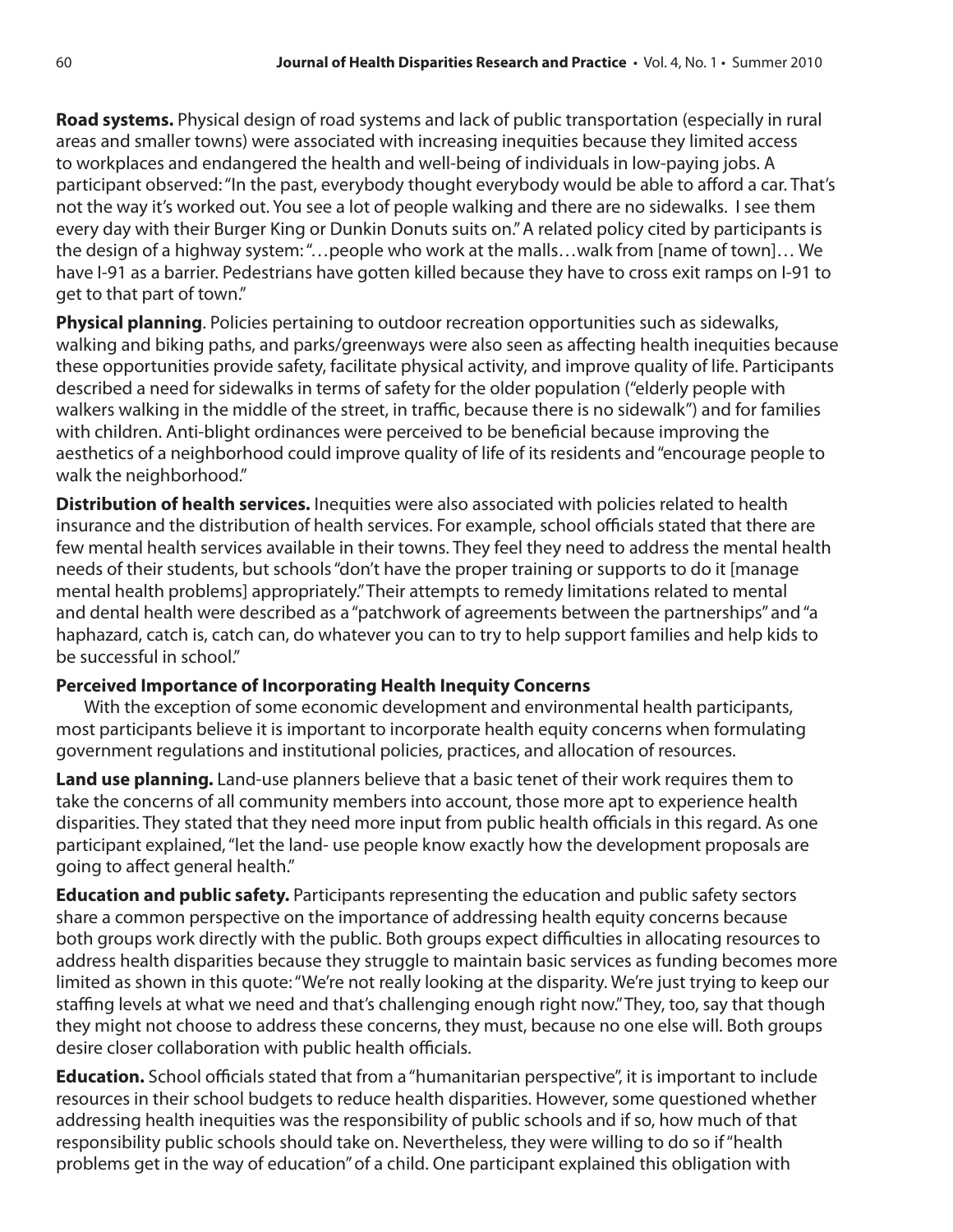"we owe it to those children to make sure that we provide for them." Other school officials reported that they do include resources in their budget for mental health and social work services. They also reported on several initiatives, such as "school-based health care centers", "family resource centers and after school supports", and "support for special education" that they believe redress health inequities.

**Public safety.** Public safety officials spoke of how intertwined their work is with public health. They stated that their overall goal is "to make a community well" and that "health and all sorts of issues are part of [policing]." In the context of health inequities, they see themselves as "equalizers" because of state mandates that require them to intervene whenever a person is a danger to him/herself or others. Hence, they are involved in protective custody incidents related to substance abuse, mental health, suicide and domestic violence. Other statutes also require them to be involved in health inspections, housing, and zoning enforcements.

Protective custody incidents, however, were seen as "inefficient" and "addressing just the symptom" because the system is such that they often need to intervene with the same individuals. "People are sent to[hospitals] because they're incapacitated by alcohol. They are held for a brief period and let go [with] no additional services provided. Within another week or two, we're dealing with them again." Moreover, participants reported that a large proportion of their resources are tied up with medical calls as described by one participant: "a lot of times I won't allow the last truck to go to medicals because there's nobody left for fires. It just gets more and more [like this] every year." Another participant reported: "One engine company is tied up all the time. They go six times a day to this one place [older adult housing complex] on average."

**Economic development and environmental healt**h. Participants representing the economic development and environment sectors have similar perspectives about the lack of relevance of health equity concerns. A participant stated: "They [municipal officials] are not thinking about how they can ensure that all residents are healthy. They are thinking about balancing a budget, funding schools, police and fire/EMT departments." Economic development specialists believe that health equity concerns are not generally an issue they deal with directly because their main charge is "getting development that provides jobs in their towns." However, participants believe that their projects "ultimately lead to health" though they are quick to emphasize that health and health equity are not their primary objectives.

They mentioned three possible areas where improvements in health and health equity may be secondary outcomes. The first concerns Brownfields economic redevelopment projects that "eliminate or try to eliminate potential and existing health hazards." The focus of these projects is to increase the "quality of life in a particular neighborhood. The focus isn't health disparities..." A participant added: "we don't make a conscious effort often times, to create programs that directly [address health], but indirectly I think that we do." The second area of possible improvement concerns a mandate for municipalities receiving federal and state grants to allocate a portion of a grant to "involve health and the monitoring of it." The third area is housing and land-use/smart-growth initiatives. Some participants described successful housing programs while others described smartgrowth policies which include "planning environments that are walkable" and which may improve health.

 Environmental specialists agree that health equity concerns are not generally an issue for them either, except for the health consequences of pollution remediation at Brownfields sites and the creation of open space in high-density areas. Participants saw that their ability to affect health inequity is limited because most environmental regulations are set at the state or federal level. The one area where they might have some impact on health is the local housing code. However, they noted that they will not be able to accommodate new initiatives because current budgets are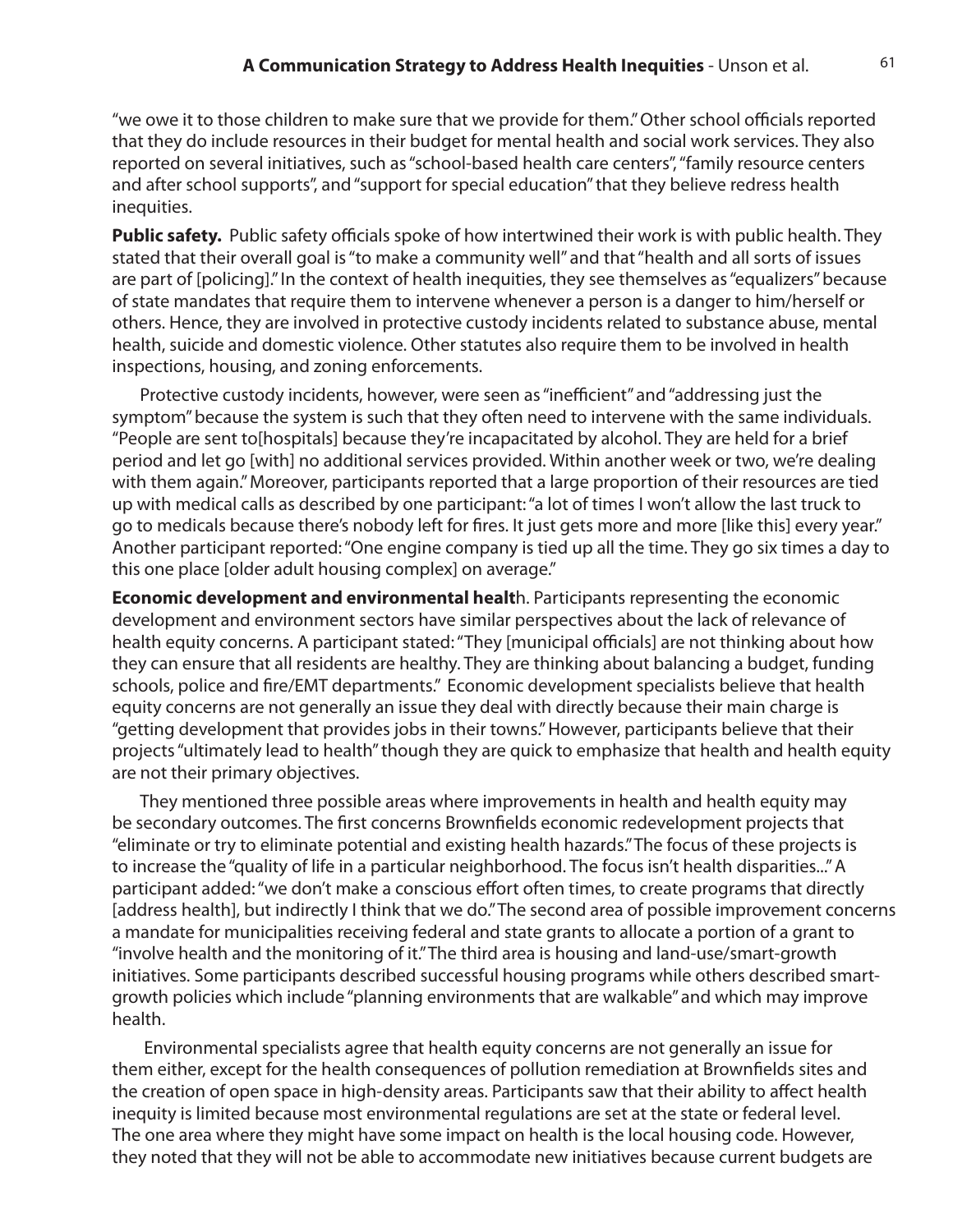"bare-boned." They also raised the difficulty of factoring in health issues when choosing between funding alternatives. Other participants believe that they already address health inequities in that "in everybody's budget there's some function, dollars related to it, that deal with the environment or the health conditions of the individual."

#### **Benefits, Barriers and Facilitating Factors to Working with Directors of Health**

Participants were asked to discuss the perceived benefits and barriers faced by municipal officials, volunteer commission and board members, and salaried municipal department heads when working with directors of health to address the causes of health inequities.

**Benefits**. Participants in four of the five focus groups believe that it would be beneficial to work with public health officials to address the causes of health inequities. Education participants believe better coordination could bring "more funding," "more effective use of resources" and "eliminate duplication of effort." Some education participants also noted that health departments have provided very helpful advice when disease outbreaks occurred in their schools, though other participants stated the opposite about part-time health departments. Public safety participants stated that some issues are best spearheaded by public health. They reported that when "there are unsanitary problems or health issues, we've called our health department in and used the teeth of the statute that they have to get people out or get people healthy or safe." Housing and land-use participants believe that public health officials ought to expand their involvement to include how land use, including open space, can affect air quality in the immediate vicinity of a proposed development. Environmental focus group participants believe that identifying and addressing health inequities will require collaboration with department heads from other disciplines (including environment).

Participants in the economic development focus group were the only ones who did not express a need to work with public health, though they did say it would be beneficial for them to know more about public health concerns. They reasoned that economic development "by its nature…necessarily eliminates or tries to eliminate potential health hazards." As mentioned earlier, they are more focused on job creation. Moreover, they acknowledged that whether economic development could also result in a healthy community is "always a challenge for us."

**Barriers**. Participants mentioned several barriers to working with health departments. Focus group participants as a whole perceive the mandate of public health to be primarily regulatory and feel that this needs to change. Descriptors of the health departments include: "basically focused on going to restaurants and doing the health inspections," "issuing permits for septic systems," and "they are an enforcement agency as opposed to a collaborative partner." In addition, some participants commented that the health departments seem inordinately focused on disaster and emergency preparedness and not on "everyday health problems." Some participants questioned whether health departments could be equal partners because "they kind of decide where their priorities are."

Participants also doubted the feasibility of expanding health department functions because health departments are perennially "understaffed, over worked, underfunded." A town has limited resources to fund new health-related projects because, according to one participant, typically only "80% of the 5%-8% of a town's budget allocated for all social and administrative services" is for public health. The majority of a town's budget is for schools, public safety, public works and transportation departments.

**Facilitating factors.** Participants identified factors that would facilitate working with health departments. The first concerned educating town/city administration about the structure and function of public health because a "lot of them don't have a clue what it's about." The second concerned familiarity with projects' impacts on health. As one participant noted: "We would have that health perspective that we may not have right now." Third, participants feel that public health officials need to "identify disparities in a community and get municipalities to understand disparities better."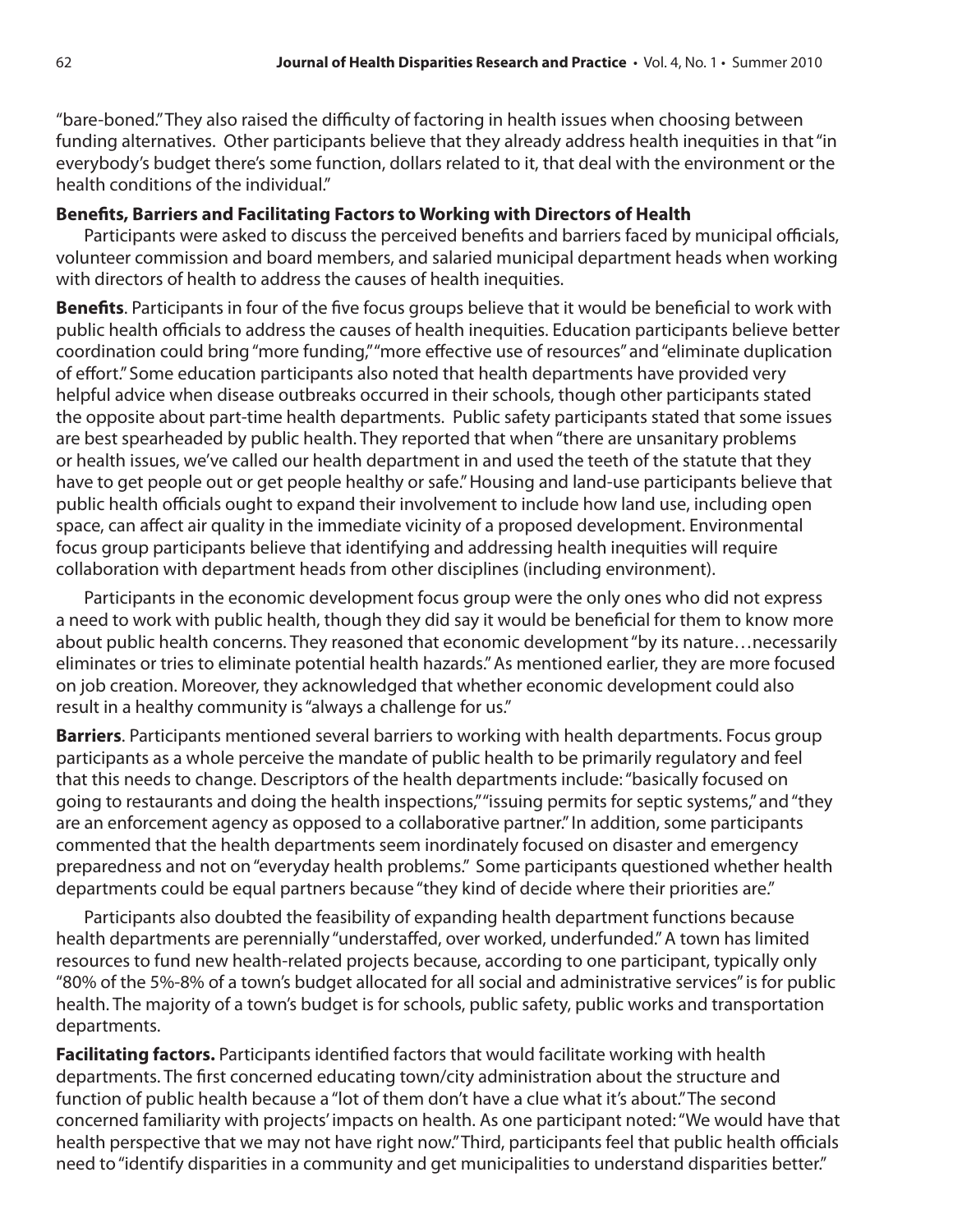Finally, they feel that public health officials need to take the initiative to reach out to organizations in other sectors. In particular, they need to get involved while a regulation is being drafted and not after the regulation has been passed, as is commonly the case now.

#### **Ways of Communicating Information about the Causes and Potential Solutions of Health Inequities.**

**Chief Elected Official (CEO) leadership**. Respondents described several mechanisms they thought would work best to spread information and address the causes of health inequities in their jurisdictions. A recurrent theme in the discussion was the need for agencies to "get together and have an opportunity to communicate and help each other understand what it is that they do and the issues that are on the table." When asked who would initiate getting the groups together, the predominant answer was a top-down approach originating with the CEO of the city/town. The rationale for this choice is evident in the following quote: "once the chief elected official buys into it, it makes everything a lot easier because he can deal with his administration, with department heads and the leadership of the council."

Participants also enumerated other requirements for the CEOs. CEOs must provide a "mission statement" that all departments accede to. They will need to promote a philosophy of government that takes a "holistic approach" that incorporates "economic sustainability" with "environmental aspects" and "quality of life" for all citizens. They will need to create a culture of collaboration. A suggested mechanism was: "we should have interdepartmental contracts so that we set benchmarks of what [each department] is going to do, and a quarterly review of those benchmarks." Another approach is to have CEOs sit on the boards of health districts as a means of keeping the communication between the town and health districts open. Once multi-disciplinary collaboration becomes the norm, the CEO can reduce his/her role. Participants recognized that top-down approaches by political appointees are often not as sustainable as mid-level, more institutionalized approaches.

**Roles of local health departments.** Another theme concerned the importance of the directors of health departments (DoHs) in bringing representatives from the various sectors together and incorporating health perspectives in plans and programs. The directors were expected to take the lead, be "proactive" at "getting [policy makers] to understand all the [social] problems in their community." They also feel that public health officials need to learn how to facilitate cross-disciplinary planning. As one participant stated: "[when] you're making your plan for the future of community, you [need to] factor in health impacts in your assessments." DoHs should be involved in "most of the steps during the planning and review process", "identify indicators we should be incorporating" in a town's ten year master plan, statutes or projects, and provide data that planners can use to ensure that their proposals lead to improvements in health equity in their communities. Finally, there was also a suggestion that DoHs bring forward the most important health equity issues that a town could directly address on its own.

Participants feel that DoHs need to familiarize themselves with work being done in other sectors so that they can see how the issue of health inequities might fit with other agendas. They would do this by initiating or participating in multi-sector committees. Participants cited examples of how regular meetings with departments heads led to good working relationships and successful multi-department social service programs such as mobile mammography buses, flu shot clinics, transportation and meals for the elderly, and programs to encourage physical activity.

Participants feel that public health officials need to take on more of an educating role and that a monthly town newsletter might be a good way to disseminate information about public health issues. They also feel that public health officials are the ones to spearhead efforts to increase awareness of health disparities. Participants suggest that a series of multi-disciplinary workshops be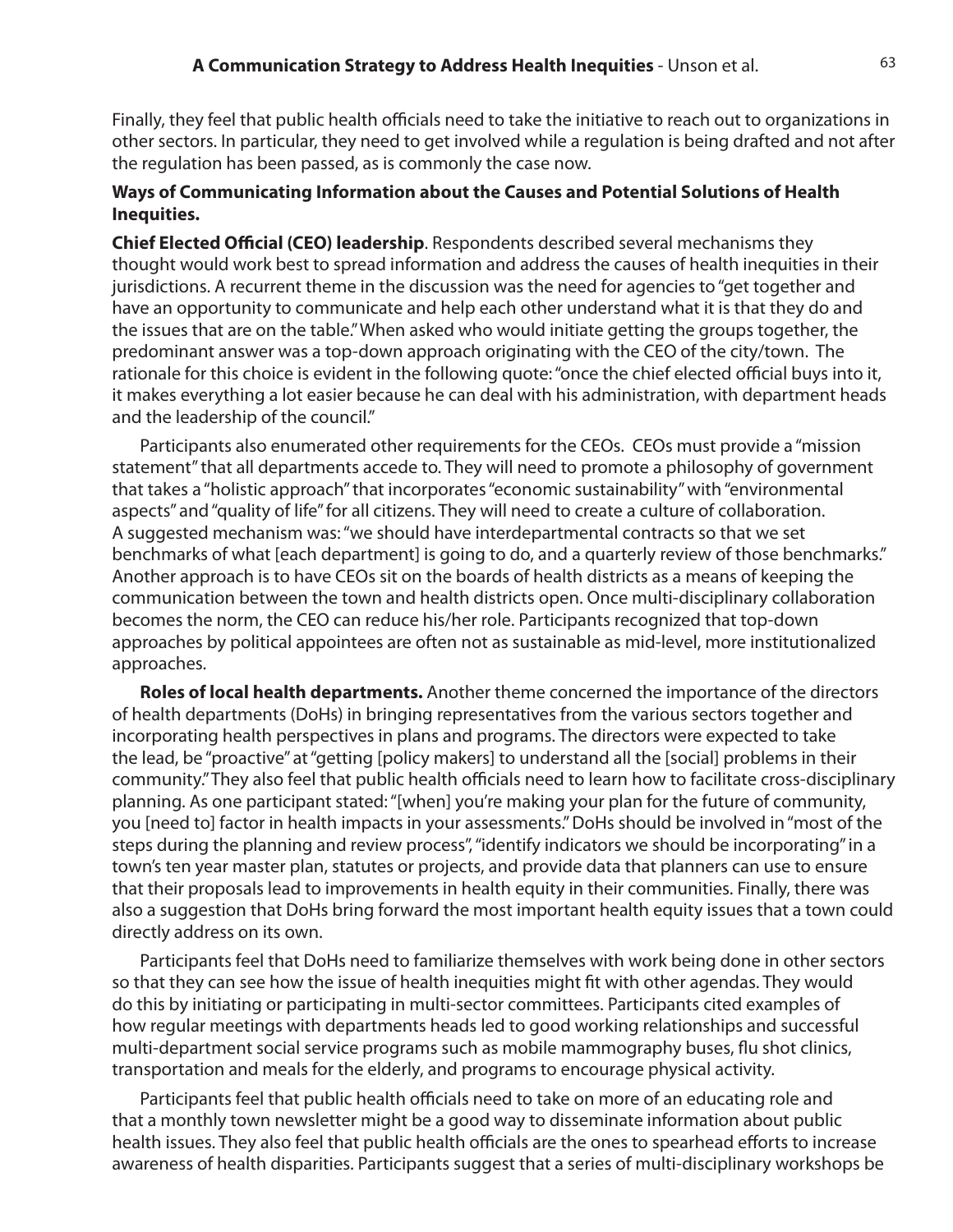conducted for public health officials and officials from other relevant disciplines to learn how their work overlaps and how collaborative efforts may be developed to "explore ways that health concerns can be incorporated into the comprehensive planning process."

Limits to collaboration. Although there was a strong consensus for departments to work together, participants also identified several barriers. The first barrier identified was jurisdictional. One participant explained that collaborative agreements with health departments are difficult to achieve because health departments have regulatory authority over municipal governments. Collaborative agreements with health departments, in effect, require "them to subordinate state jurisdictions at the local level and that's a big problem." Another participant stated: "The mayor or selectman can ask for whatever he wants; [but] ultimately, the Health Departments trump you." In addition, participants noted that collaboration is sometimes thwarted by state regulations as described in this comment: "We can come up with the best groups in the world but if the state says you will do it this way and we're trying to work around it; that in itself is a job."

Finally, some participants commented that redressing health inequity cannot be done at the local level only, as shown by this comment: "[Health equity] is a huge question that we're not equipped to do. [It needs] public policy at state/federal level to change [the] healthcare [system], eating habits and so on." Likewise, working together is unlikely to remove inequities as shown by this comment: "We can't do it all and we have partnerships with anybody that will scrape up a dime, but I think what we need is larger than the collaborations that we can do."

### **DISCUSSION AND RECOMMENDATIONS**

This study assessed levels of knowledge of health inequities, the willingness of key municipal officials to work with LHDs, and their preferred modes of collaboration and communication. The findings are discussed in the context of communication strategies to be implemented by local health officials. The key elements of a communication strategy include target beneficiaries, target audiences (opinion leaders and stakeholders), message development and communication channels. The ultimate goal of the communication strategy is to enhance inter-agency collaboration and thereby reduce health inequities affecting local communities.

#### **Target Beneficiaries**

Consistent with other research findings, participants identified populations they perceive to be more vulnerable to health inequities than other groups. They include individuals and families who live in urban settings and have lower socio-economic standing; in particular, residents of blighted neighborhoods, public school students, persons with mental health and substance abuse issues, and the elderly (Althoff, Karpati, Hero, & Matte, 2009; Neckerman et al., 2009.) In addition, helping lower socio-economic groups in rural and suburban areas might be an aim; in particular, immigrants or migrant workers in low paying service jobs and the elderly (Siddiqi, Zuberi, & Nguyen, 2009).

#### **Primary Target Audience – Opinion Leaders.**

**Chief Elected Official (CEO).** The preferred primary target audience of the communication strategy is the CEO of the various cities and towns in the state. They should spearhead initiatives for increasing awareness about health inequities and developing collaborative efforts among town officials to address health inequities. For this collaboration to succeed, the CEO will need to define clear and realistic expectations and cultivate a culture of collaboration (Roussos & Fawcett, 2000). They will need to promote a philosophy of government that focuses on improving the quality of life of all citizens. At first, they will be the ones to coordinate collaboration between public health officials and other town officials (other department and commission heads). The outcome of these efforts will indicate to public health officials the extent that local government officials are committed to addressing health inequities.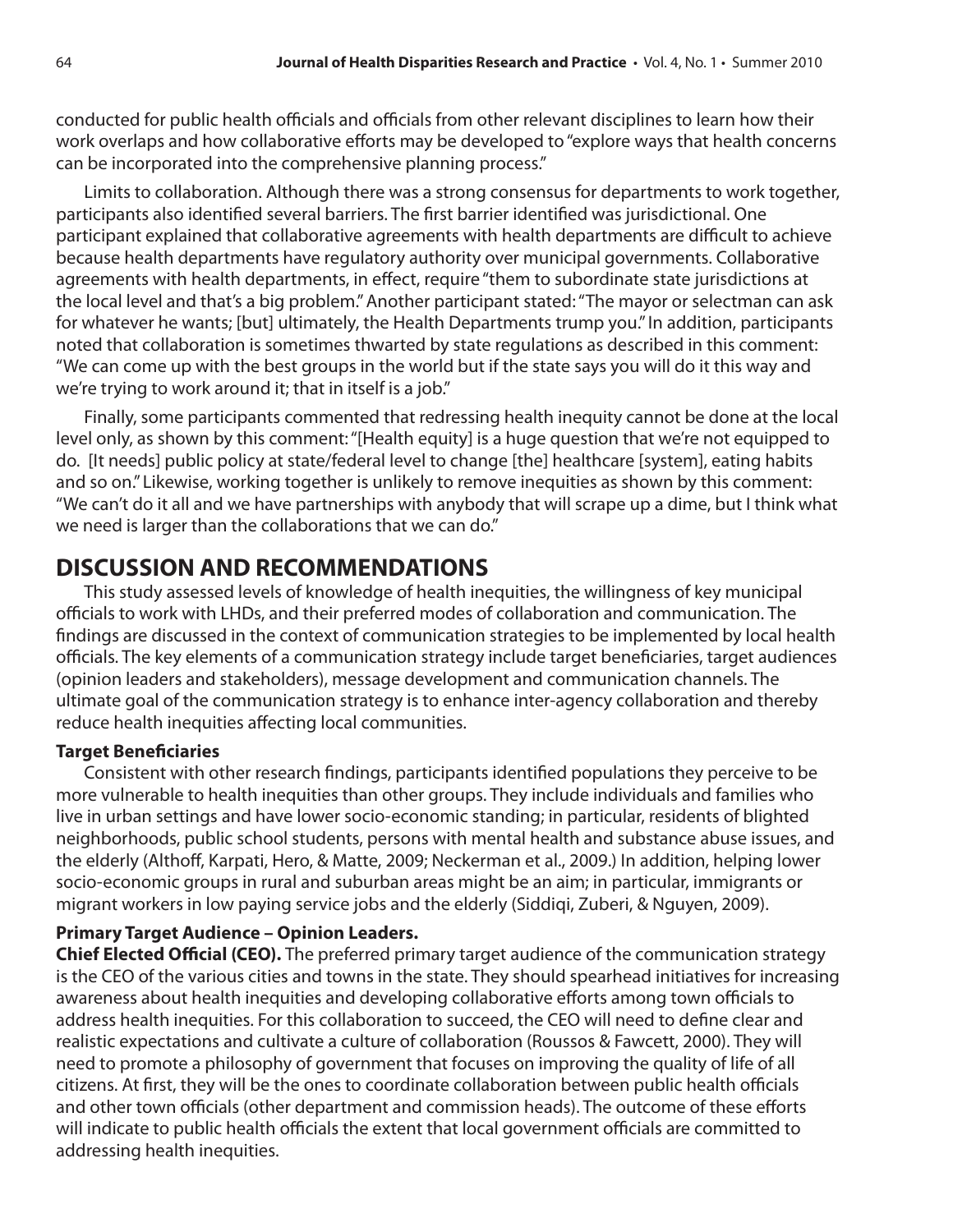**Local health department officials.** LHDs advocating health equity initiatives will have to persuade other LHDs, their governing boards, community partners, and the state health department, to include health equity advocacy as a key mission. LHDs are the ones to see that the causes of health inequities are addressed. They will need to familiarize themselves with work being done in other sectors so that they can see how the issue of health inequities fits with other agendas. One effective way to do this may be to hold a series of multi-disciplinary workshops with public health officials and officials from other municipal departments and organizations to learn how their work overlaps and how collaborative efforts may be developed to address health disparities. Presenting results from the focus groups may help stimulate discussion at these workshops. This information should also help LHDs better understand their potential partners' motivations and limitations and help them shape their approach to working with these partners. LHDs involved in health disparity advocacy work will need solid data about health inequities to support their arguments. They will need to examine state regulations so that they facilitate inter-agency collaboration.

#### **Secondary Audience – Stakeholders/Strategic Partners**

School officials and public safety officials are among the most important stakeholders/partners who LHD officials can collaborate with. Both groups work directly with populations most vulnerable to health disparities on a daily basis. Additionally, both groups believe that public health-related work is a necessary part of their job and desire collaboration with public health officials. Partnering with land-use/housing, environmental and economic development officials is essential because they oversee policies and programs directly related to social determinants of health. However, participants from these sectors appear to be reluctant to directly address health inequity issues.

#### **Message Development for the Target Audiences**

**Messages to increase awareness of health inequities and its causes.** The thematic assessments suggest that there is a need to create more awareness as well as a common perspective among local government officials about health inequity and its root causes (Plough, 2006). Although education and public safety officials, especially from urban areas, were well aware of health inequities, they remained focused on filling the gaps in social services to resolve health inequities in their towns. Land use planners, environmental specialists and economic planning participants were aware of the inequities in housing, environmental health, and physical access to workplaces. However, they seemed to have only a general notion of how these impacted health. Some participants, who perceive their town's population to be relatively homogenous, seemed unconcerned about health inequities. These themes suggest that the understanding of health inequities is uneven.

Consistent with several studies, participants understood that low income status, is a main causes of health inequities (Olafsdottir, 2007; Shi & Stevens, 2005). They agreed that low incomes limit opportunities to live in good neighborhoods and homes, to acquire health care, attend good schools, and access employment opportunities. There was also some understanding that government policies regulating the distribution of health services, the physical layout of cities/towns, open spaces, and the design of roads/sidewalks could limit access by low income individuals to workplaces, health services, healthy food supplies, and recreational opportunities. However, some participants attributed health disparities to individual factors. More understanding of the causal link between the environment, economics and health may help town officials overcome their reluctance to consider health inequity outcomes in their plans and programs.

**Messages about the benefits of collaboration.** Messages to persuade local governments to collaborate could build on several sentiments expressed in the focus groups. First, there is a strong belief, especially among public safety and education officials, that government has an obligation to correct these inequities. Second, for the most part, participants had positive views about the need to form collaborative partnerships with LHDs to begin to eliminate health inequities in their communities. Positive sentiments based on prior working experience are an important element for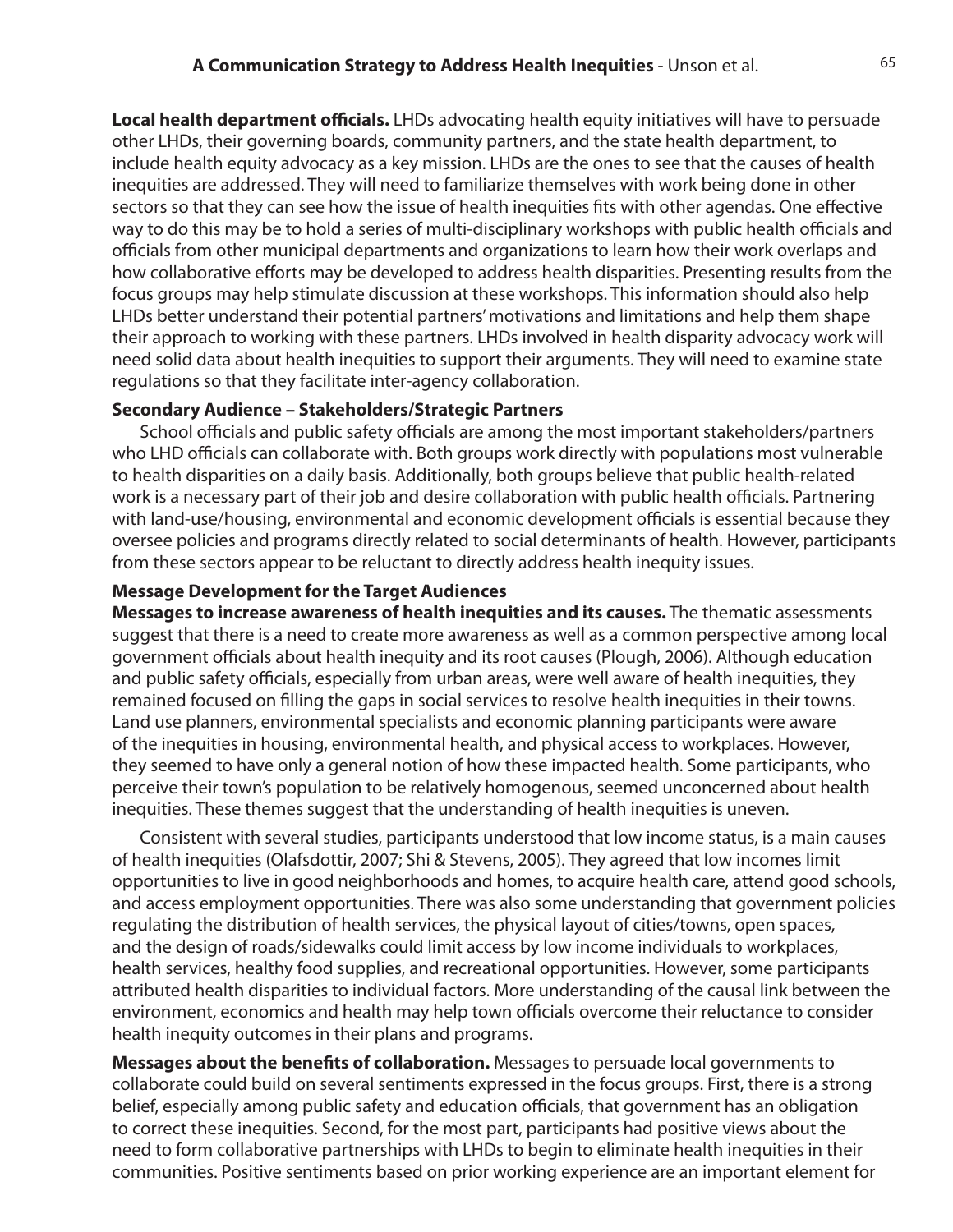the formation of collaborative partnerships (Roussos et al. 2000). Third, persuasive messages can build on participants' sense of urgency. Many participants believe that the problems they spoke about are on the rise and yet the resources to resolve these problems are ebbing.

**Messages to build credibility of local public health departments.** Messages need to be formulated and promoted to improve the image of LHDs as an equal, willing and capable partner. First, LHDs need to increase awareness of how public health supports their local communities (Plough, 2006). Emphasis should be put on public health functions related to public safety, education, land-use/housing, environment, and economic development. This information may help dispel the perspective that LHDs are primarily regulatory bodies (Plough). Next, LHDs will need to demonstrate their willingness to participate in preparing municipal plans, in reviewing programs and projects prior to their approval, and involve colleagues and community representatives when formulating LHD programs. The latter action may help counter the perception that LHDs tend to dictate the health program priorities of a municipality.

Third, LHDs need to clearly embrace their advocacy work on health inequities. They can publicize this fact initially, through their mission statements, and by including social determinants as a framework when describing disease risk factors in their information materials and education programs (Plough, 2006). Plough also suggests LHDs should be willing to advocate for regulations and programs that promote "adequate and affordable housing, anti-discrimination laws, public transportation and the reduction of urban sprawl" (p.62). These acts will show LHDs commitment and leadership in redressing health inequities in their communities.

Finally, the perception that LHDs are limited because they are understaffed and underfunded and that they are bound by state mandates and priority programs (e.g., emergency preparedness), are not easily reversed, especially in the current economic and political climate. To revise these perceptions, LHDs need to obtain grants or devise innovative ways to use current funding for health equity initiatives. LHDs should also advocate for more decision-making authority and funding from state government for health equity programs (Plough, 2006).

#### **Communication Channels**

The communication strategy should employ multiple communication channels. In the initial informational phase, face-to-face discussions should first be initiated with state and local health officials about the need to adopt health equity advocacy as a critical function. When these officials are on board, the next step is to conduct presentations about health equity and the functions of public health at meetings of appropriate professional organizations (professionals involved in public safety, education, land-use/housing, environmental management, and economic development). Presentations should be customized for the audience being addressed (e.g., presentation to public safety officials should describe how public safety decisions impact the health of communities). Informational material supporting these presentations should be disseminated at the presentations, mailed to other stakeholder/strategic partners, and placed in LHDs websites.

Once these efforts have been completed, public health officials will need to take on a continuing education role. A web-accessible monthly town/district newsletter and web-based and printed instructional materials on incidences and severity of health inequities would be a good way to establish awareness, interest and basic knowledge about health inequities among stakeholder/ strategic partners.

As the informational phase matures and stakeholders/strategic partners are sufficiently knowledgeable, efforts can be refocused to address the motivational phase of the communication strategy. In this phase, efforts should center on forming collaborative partnerships with stakeholders/ strategic partners. As stated earlier, the CEO will initiate the collaborative process and public health officers will take over the leadership role once all the strategic partners are meeting regularly.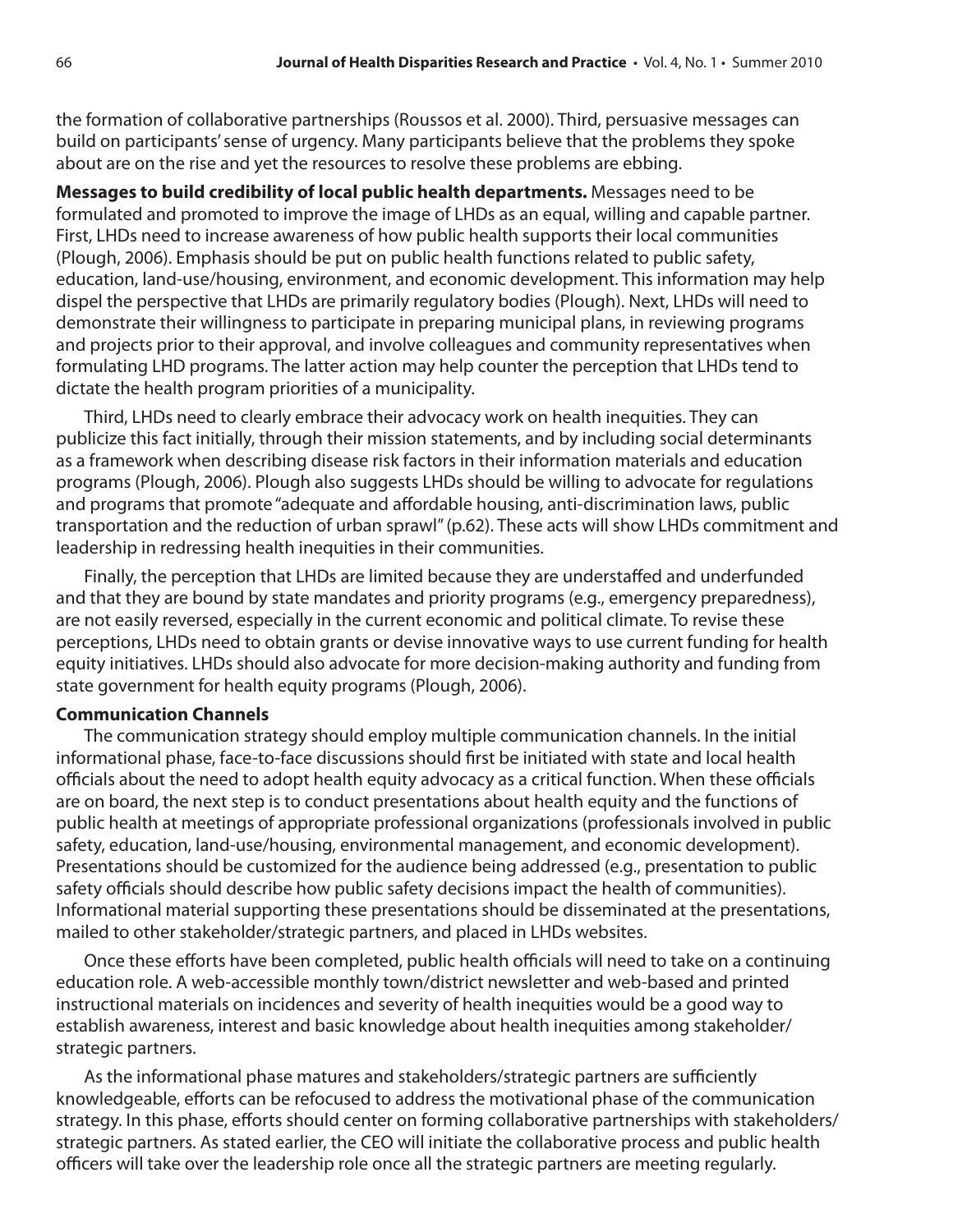### **CONCLUSION**

A communication strategy to reduce health inequities in municipalities should aim to increase awareness of the causal links between local government policies and programs and health status of vulnerable populations in their communities. Participants preferred that the CEO and LHDs lead efforts to address health inequities in their municipalities. For collaborative efforts to work, LHDs need to make public health functions more explicit, provide solid evidence of health inequities and its causes, and demonstrate they have the commitment, financial and jurisdictional capacity to lead.

## **REFERENCES**

- Althoff, K. N., Karpati, A., Hero, J., & Matte, T. D. (2009). Secular changes in mortality disparities in New York City: A reexamination. Journal of Urban Health, 86(5), 729-744.
- Anonymous. (2009). Report of the National Expert Panel on Social Determinants of Health Equity: Recommendations for advancing efforts to achieve health equity. (pp. 1-43). Atlanta: Georgia.
- Bloss, D. (2006). Initiating social justice action through dialogue in a local health department: The Ingham County experience. In R. Hofrichter (Ed.), Tackling health inequities through public health practice: A handbook for action (pp. 33-58): Washington D.C.: The National Association of County & City Health Officials; Lansing, Michigan: The Ingham County Health Department.
- Braveman, P., & Gruskin, S. (2003). Defining equity in health. Journal of Epidemiology and Community Health (57), 254-259.
- Brennan-Ramirez, L. K., Baker, E. A., & Metzler, M. (2008). Promoting health equity: A resource to help communities sddress social determinants of health. Atlanta: U.S. Department of Health and Human Services, Centers for Disease Control and Prevention.
- Brown, B. J. (1999). The use of focus groups in clinical research. In B. F. M. Crabtree, W.L. (Ed.), Doing qualitative research (pp. 109-126). Thousand Oaks, CA: Sage Publications.
- Capps, R., Zuckerman, S., Henderson, E., Cook, A., & Fortuny, K. (2005). Immigrants in Connecticut: Labor market experiences and health care access. Washington D.C.: Urban Institute.
- Center for Community Health and Evaluation. Alameda County Public Health Department: Pioneering equity in public health practice. Seattle, Washington: Group Health Research Institute.
- Commission on the Social Determinants of Health [CSDH]. (2008). Closing the gap in a generation: Health equity through action on the social determinants of health. Final Report of the Commission on Social Determinants of Health. Geneva: World Health Organization.
- Connecticut State Department of Public Health. (1999). Income in 1999 [Data file]. Retrieved January 5, 2010, from http://www.ct.gov/ecd/lib/ecd/economic\_data/income/2000\_median\_hh, family & per cap income.xls
- Connecticut State Department of Public Health. Connecticut local health. Retrieved January 9, 2010, from https://www.han.ct.gov/local\_health/ <http://www.han.ct.gov/local\_health/>
- Frank, R., Ilg, A. G., Kemp, R. L., Schenck, P. K., Jr., Smith, W. F., Jr., & Therrien, B. L. (2007). Model practices for municipal governments. West Hartford, Connecticut: Connecticut Town and City Management Association.
- Hofrichter, R. (2006). Transforming elements of public health practice: Preliminary considerations. In R. Hofrichter (Ed.), Tackling health inequities through public health practice: A handbook for action (pp. 59-75): Washington D.C.: The National Association of County & City Health Officials; Lansing, Michigan: The Ingham County Health Department.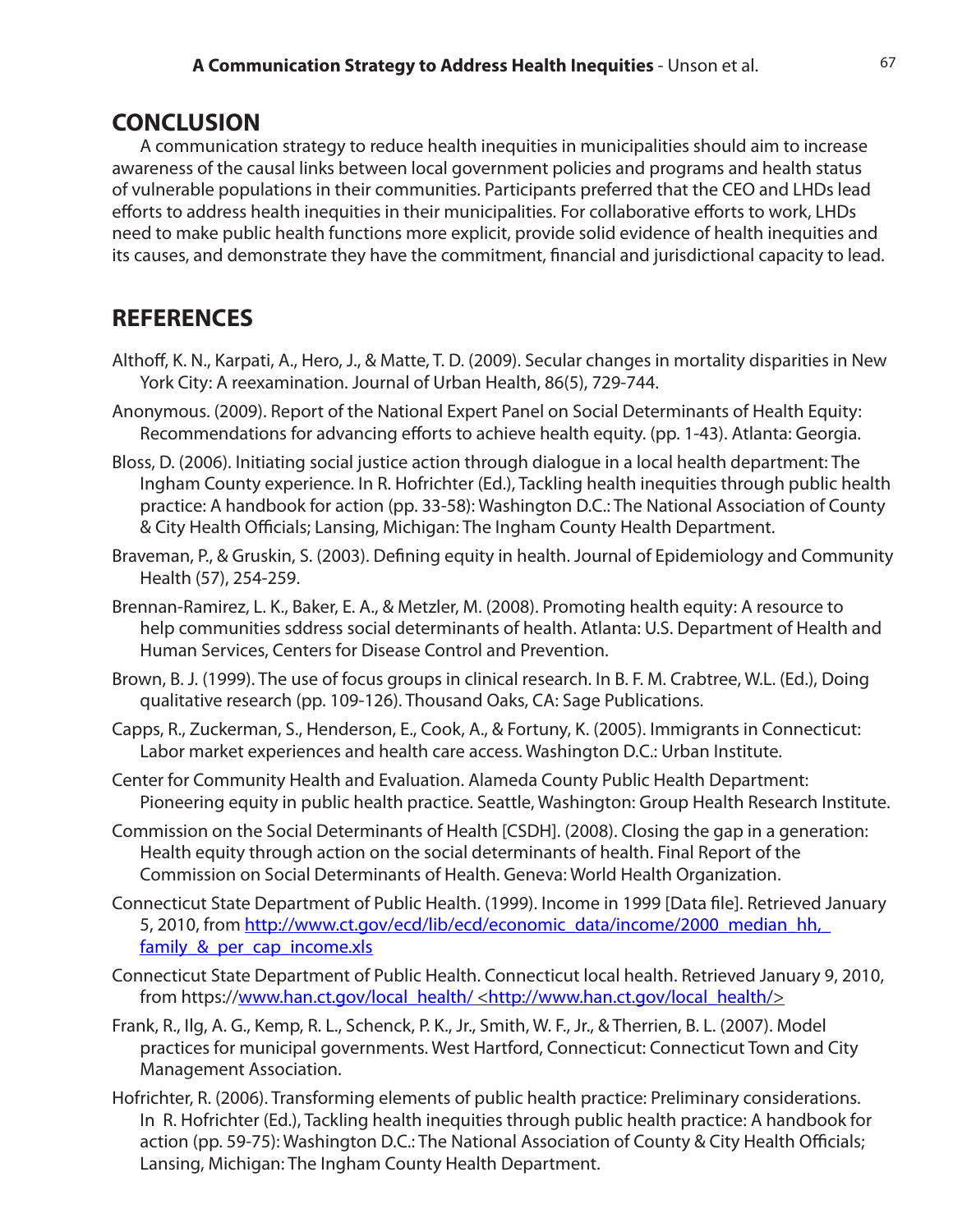- Holt, Wexler, Farnam, & LLP. (2006). Rural community health in Connecticut: Challenges and opportunities. New Haven: Connecticut State Office of Rural Health.
- Lovelace, K. (2000). External collaboration and performance: North Carolina Local Public Health Departments, 1996. Public Health Reports, 115(4), 350-357.
- Neckerman, K. M., Lovasi, G. S., Davies, S., Purciel, M., Quinn, J., Feder, E., et al. (2009). Disparities in urban neighborhood conditions: Evidence from GIS measures and field observation in New York City. Journal of Public Health Policy, 30(Suppl 1), S264-285.
- Niederdeppe, J., Bu, Q. L., Borah, P., Kindig, D. A., & Robert, S. A. (2008). Message design strategies to raise public awareness of social determinants of health and population health disparities. Milbank Quarterly, 86(3), 481-513.
- Olafsdottir, S. (2007). Fundamental causes of health disparities: Stratification, the welfare state, and health in the United states and Iceland. Journal of Health and Social Behavior, 48(3), 239-253.
- Plough, A. (2006). Promoting Social Justice Through Public Health Policies, Programs, and Services. In R. Hofrichter (Ed.), Tackling health inequities through public health practice: A Handbook for action (pp. 77-88): Washington D.C.: The National Association of County & City Health Officials; Lansing, Michigan: The Ingham County Health Department.
- Roussos, S. T., & Fawcett, S. B. (2000). A review of collaborative partnerships as a strategy for improving community health. Annual Review of Public Health, 21, 369-402.
- Schultz, A. J., Parker, E. A., Israel, B. A., Allen, A., DeCarlo, M., & Lockett, M. (2002). Addressing social determinants of health through community-based participatory research: The East Side Village Health Worker Partnership. Health Education and Behavior, 29, 326-341.
- Shi, L., & Stevens, G. D. (2005). Vulnerability and unmet health care needs: The influence of multiple risk factors. Journal of General Internal Medicine., 20(2), 148-154.
- Siddiqi, A., Zuberi, D., & Nguyen, Q. C. (2009). The role of health insurance in explaining immigrant versus non-immigrant disparities in access to health care: Comparing the United States to Canada. Social Science and Medicine, 69(10), 1452-1459.
- Smedley, B. D. (2006). Commentary to special issue on health discrepancies: Expanding the frame of understanding health disparities: From a focus on health systems to social and economic systems. Health Education and Behavior, 33(4), 538-541.
- Stratton, A., Hynes, M. M., & Nepaul, A. N. (2009). The 2009 Connecticut health disparities report. Hartford, CT: Connecticut Department of Public Health.
- Strauss, A., & Corbin, J. (1990). Basics of qualitative research. Newbury Park: Sage.
- Tyson, B., & Hurd, M. (2009). Social Marketing Environmental Issues. Bloomington: I-Universe Publishers.
- U.S. Census Bureau. (2007). Connecticut. Retrieved January 9, 2010, from http://www2.census.gov/ govs/cog/2007/ct.pdf
- U.S. Department of Health and Human Services [DHHS]. (2000). Healthy people 2010: understanding and improving health. 2nd ed.: Washington (DC): U.S. Department of Health and Human Services, U.S. Government Printing Office.
- United Health Foundation [UHF]. (2009). America's health rankings. Retrieved January 26, 2010, from http://www.americashealthrankings.org/yearcompare/2008/2009/CT.aspx
- Wilkinson, R., & Marmot, M. (2003). Social determinants of health: The solid facts. Copenhagen: World Health Organization.